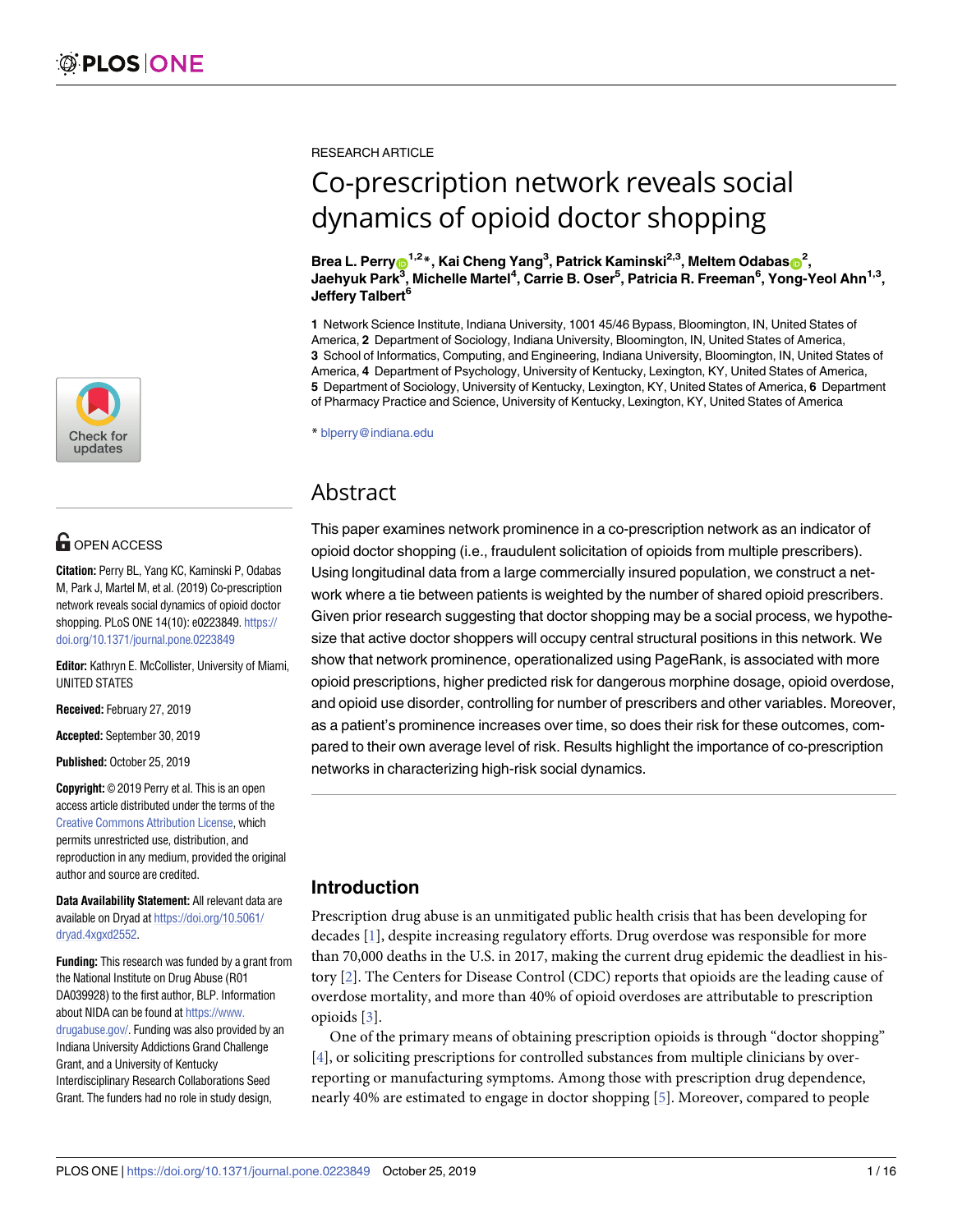<span id="page-1-0"></span>data collection and analysis, decision to publish, or preparation of the manuscript.

**Competing interests:** The authors have declared that no competing interests exist.

who abuse prescription drugs but do not shop doctors, doctor shoppers are more likely to experience drug-related hospital admission [\[6\]](#page-13-0), non-fatal opioid overdose [\[7\]](#page-13-0), and opioid overdose fatalities [[8](#page-14-0),[9\]](#page-14-0). Thus, doctor shopping is a critical mechanism that contributes to opioid misuse trajectories [[7\]](#page-13-0).

In response to the increasing prevalence of prescription drug abuse and diversion, all fifty states and Washington D.C. have created prescription drug monitoring programs (PDMPs) to discourage doctor shopping and to reduce inappropriate prescribing and dispensing [\[10\]](#page-14-0). While PDMP implementation has recently been associated with modest decreases in rates of prescription opioid prescribing, diversion, and poisoning in some geographic areas, evidence overall is mixed [\[11\]](#page-14-0). Moreover, the U.S. continues to see increases in opioid dependence and related morbidity and mortality  $[12–15]$  $[12–15]$ . These findings suggest that although PDMPs may have reduced egregious drug-seeking and prescribing behavior, they have not addressed opioid misuse initiation and early patterns of abuse that fall short of detection criteria used to identify fraudulent behavior.

Doctor shopping has historically been difficult to characterize [\[15\]](#page-14-0). A common method of measurement uses multiple provider episodes (MPE), defined as obtaining controlled substances from some minimum number of prescribers and/or pharmacies in a given period of time. Although commonly used MPE thresholds have low false positive rates [\[7](#page-13-0), [16](#page-14-0), [17\]](#page-14-0), this approach is crude and may be overly conservative. For example, people who engage in low levels of doctor shopping or those who doctor shop heavily for a brief period are unlikely to be correctly classified. Therefore, it is critical to explore alternative methods for characterizing prescription drug seeking behaviors to facilitate early intervention and prevention.

Recent research suggests that social processes may be a critical element of doctor shopping [\[16,](#page-14-0) [18,](#page-14-0) [19\]](#page-14-0). First, doctor shopping is clustered around particular at-risk prescribers. Doctor shoppers systematically seek out physicians who are complicit, easily manipulated, or unlikely to monitor electronic data [[19](#page-14-0)]. For instance, a previous study estimated that the majority of doctor shopping is concentrated around 13% of clinicians who prescribed any opioids, and only about 2% of prescribers were used by heavy doctor shoppers [\[16\]](#page-14-0). Second, qualitative research indicates that information about prescriber behavior is disseminated through social networks [\[19](#page-14-0)].

This line of research raises an important question: Do doctor shoppers occupy distinctive structural positions in a network of patients and prescribers? In particular, we hypothesize that doctor shoppers—or high-risk individuals more generally—occupy central positions in the coprescription network, where patients are connected to other patients if they share the same prescribers. First, by definition, they receive prescriptions from multiple prescribers and thus are likely to be connected to many other patients through those prescribers. Second, their prescribers tend to be at-risk prescribers who are targeted by other doctor shoppers. In other words, the prescribers who are connected to a doctor shopper are probably more likely to be connected to many other doctor shoppers. If doctor shoppers in isolation tend to occupy more central positions in the network, then doctor shoppers are more likely to be connected to other central nodes (other doctor shoppers), further strengthening the prominence of their structural positions. Third, simply being at a central position in the network may reflect highrisk conditions, such as being embedded in a social network of doctor shoppers or living in a community at risk for opioid misuse.

We test the hypothesis that prominence in a patient co-prescription network is an indicator of opioid misuse and related adverse outcomes using a large claims database of over 500,000 patients. Consistent with our expectations, we find that network prominence is associated with number of opioid prescriptions and risk for high morphine dosage, overdose, and opioid use disorder.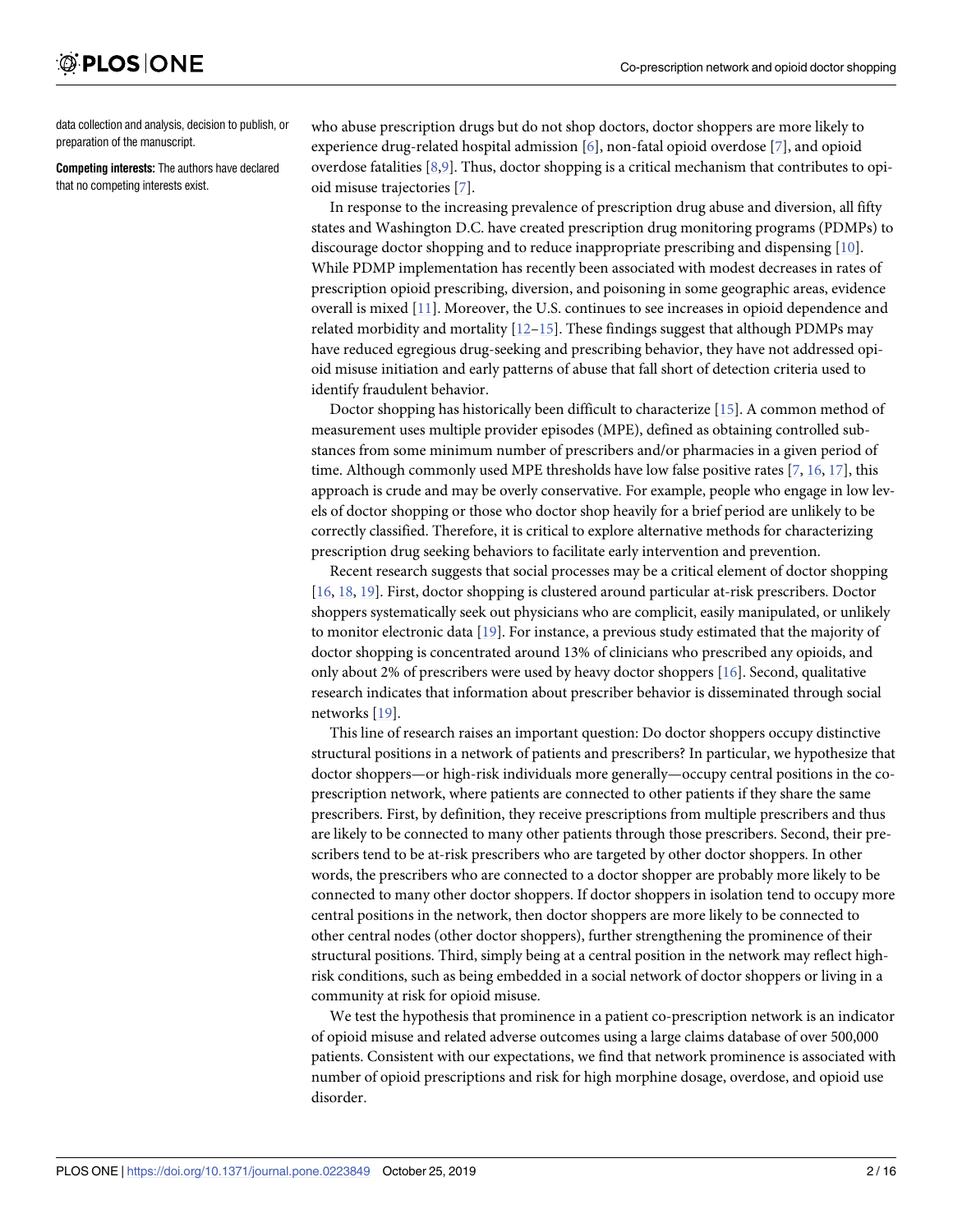## <span id="page-2-0"></span>**Methodology**

We use deidentified health claims from a large commercially insured population of about 19 million patients for the period of June 2015 through December 2016. Data are observed quarterly at the patient level and linked across administrative and health data. Patients are demographically representative of the US population with respect to gender and age, and representative of the commercially-insured population on all other measurable characteristics. However, because data are observational and retrospective, statistical inferences and any related conclusions should be made with caution.

We focus our study on the area most affected by the opioid crisis [[20](#page-14-0)], the Appalachian region of the US. While prescription opioid misuse is a nation-wide concern, the Appalachian region of the United States has historically been the epicenter of the crisis [[20](#page-14-0), [21](#page-14-0)]. High rates of opioid prescribing early in the epidemic, economic stressors, and densely-knit social networks that facilitate drug diversion and distribution contributed to prescription drug misuse and, later, heroin initiation and abuse in Appalachia and other rural areas [\[22–24\]](#page-14-0).

There is considerable disagreement about which states constitute Appalachia, with geographic, cultural, and political definitions providing unique but overlapping boundaries. Following Williams [\[25\]](#page-14-0), we use the core region comprised of six states that have been included in the most influential government and scientific definitions of Appalachia–Georgia, North Carolina, Tennessee, Kentucky, Virginia, and West Virginia. Given its prominent status in the opioid epidemic (including being the probable epicenter), we add a seventh state, Ohio, which is included in the larger regional boundaries defined by the Appalachian Regional Commission [\[26\]](#page-14-0). To reduce the data to a manageable number of patients for SNA, we restrict our analysis sample to patients in this seven-state region who received one or more opioid prescriptions during the study period. Models using the larger ARC definition of Appalachia yield substantively identical results, but require more computing resources to converge. This process results in a sample of 526,914 patients who contribute 2,107,656 quarterly observations.

To conduct SNA, we construct a patient co-prescription network in which a tie between patients indicates that they were prescribed one or more opioids by the same prescriber (as identified with a unique provider identification number). For this process, we omit opioid agents used exclusively or primarily for medication assisted treatment (MAT; e.g., buprenorphine). This strategy reduces concerns that network centrality measures were an artifice of network clustering due to sparsely located MAT-licensed providers in medically underserved areas. Network ties are undirected and weighted by the number of unique providers from which opioid co-prescriptions (minus MATs) were obtained. For example, if Patient A and Patient B were prescribed opioids by a set of the same three unique providers, the weight of their tie is three. Ties are also pooled across three quarters (T-2, T-1, and T) to account for potential lags in information diffusion and to offset the unnatural cut points imposed by quarterly observation.

We conduct two sets of sensitivity analyses to assess the robustness of results to different network specifications. First, because the network is sparse and contains many isolates, we replicate all models after omitting patients who had no more than one unique opioid prescriber per quarter. This provides an assessment of the extent to which network prominence captures variation among moderate and high-risk patients rather than simply identifying those that are clearly not doctor shoppers. Second, we conduct sensitivity analyses using bipartite, or twomode, network measures. This is accomplished using the generalized Co-HITS algorithm developed by Deng and colleagues [[27](#page-14-0)]. This algorithm produces a PageRank score for patients that is based on both their own structural position and the prominence of the prescribers to which they are directly and indirectly connected. Many different weighting strategies are possible in the context of Co-HITS, but here we constrain all weights to be 1. In future research, we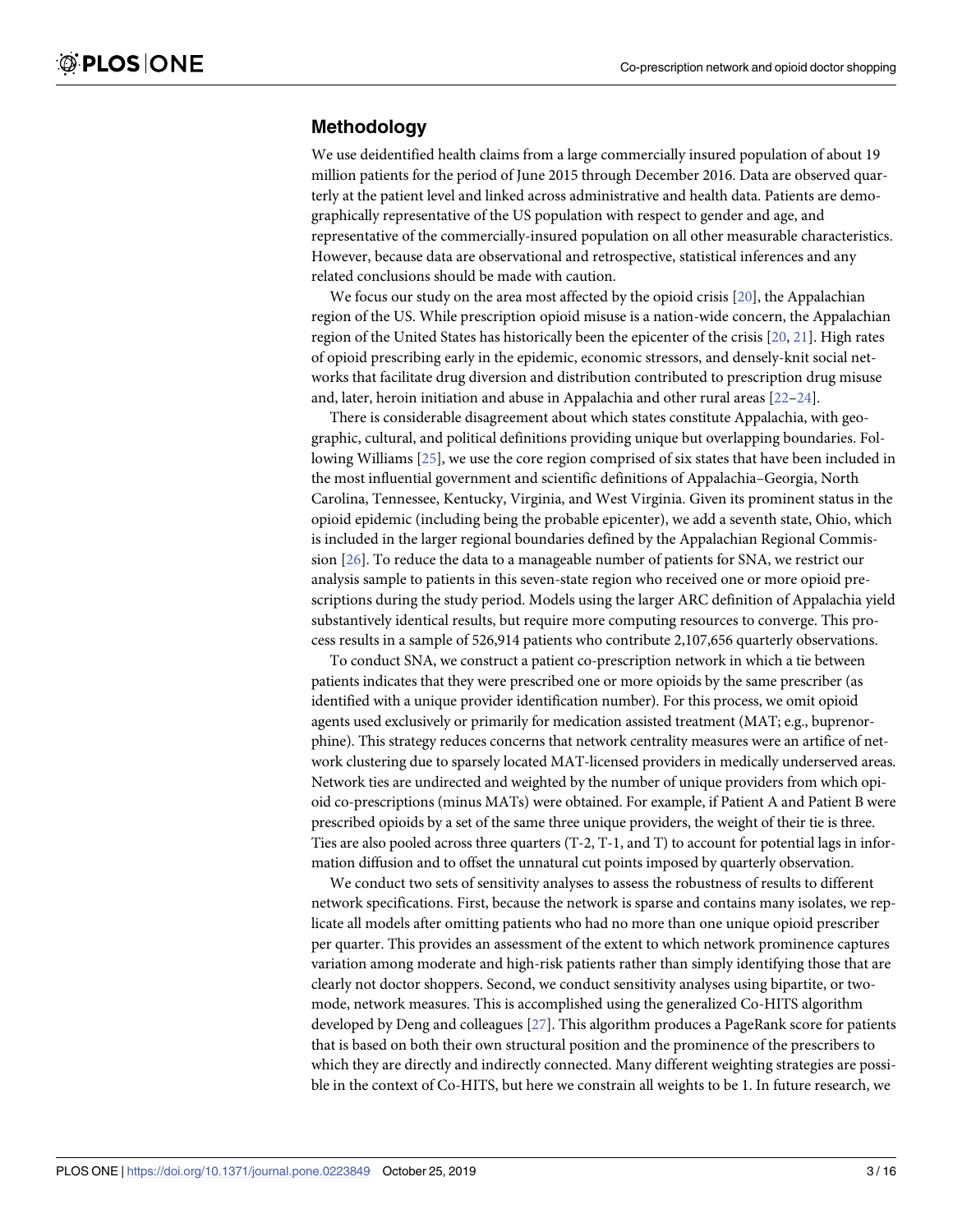<span id="page-3-0"></span>will explore different weighting strategies in attempt to improve bipartite measures of prominence in prescription networks.

#### **Measures**

The PageRank algorithm is used to measure each patient's prominence or influence in the coprescription network. PageRank, originally developed to measure the importance of web pages [\[28\]](#page-14-0), roughly measures the probability that an actor who randomly traverses the network through ties will arrive at a particular node. More specifically, PageRank is a stationary probability distribution over all nodes in a network that satisfy the following equation:

$$
PR(i) = \frac{1-d}{N} + d \sum_{j \in M(i)} \frac{w_{ij} PR(j)}{s_j^{out}}
$$

Where *PR*(*i*) is the PageRank of node *i*, *N* is the number of nodes, *d* is a damping factor  $(d = 0.85)$ ,  $M(i)$  is the set of the nodes that have an edge pointing to *i*,  $w_{ii}$  is the weight of the edge from *j* to *i*, and  $s_j^{out}$  is the strength of node *j* (the sum of the weights from node *j*). In our case, the patient-patient network does not have directed edges, and thus each undirected edge is treated as two directional edges. Although PageRank is similar to Eigenvector centrality in that both measure prominence, PageRank does not exhibit the critical localization problem of Eigenvector centrality [\[29\]](#page-14-0).

A patient with high PageRank is someone who received opioids from health professionals who also prescribed opioids to other prominent patients (i.e., those with high PageRank). Note that a patient could have low PageRank and still visit a large number of prescribers, as long as those prescribers did not simultaneously provide opioids to many other prominent patients; Conversely, a patient could have high PageRank and still visit a small number of prescribers since PageRank takes into account the network positions of other nodes. For the current analysis, we convert the raw score for patient PageRank to a percentile value to address pronounced positive skew and to increase the interpretability of PageRank. We conduct sensitivity analyses using other specifications of PageRank and other network centralities and find that they produce similar results. These are presented in Tables [3–](#page-9-0)[6.](#page-12-0)

We model four dependent variables. First, number of opioid prescriptions is a count of the number of unique prescriptions for opioids obtained in a given quarter across all prescribers. Second, overdose potential is measured using maximum daily morphine milligram equivalents (MME). MME is a value assigned to opioid medications to standardize relative potency. It was developed to assess dosing safety by facilitating calculation of the total potency of consumed drugs [\[30\]](#page-15-0). Daily MME is calculated by: 1) determining the total daily amount of each opioid prescribed; 2) multiplying the dose for each opioid by the CDC conversion factor; and 3) totaling MMEs for all prescriptions. We then use the maximum daily MME during a quarter to operationalize a patient's highest risk for overdose. High MME could also be an indicator of diversion potential. In our data, 1.46% of patients in the top tenth percentile for PageRank had a maximum daily MME greater than 500 mg–over 500% of the CDC's threshold for high overdose potential. Because doctor shopping for the purposes of diversion may not be associated with personal risk for opioid misuse outcomes (e.g., overdose, opioid use disorder), this is a potential source of unexplained variation. A binary variable is equal to 1 (else 0) if maximum daily MME is greater than 90 mg, consistent with CDC prescribing guidelines defining this as the threshold for high overdose risk [\[30\]](#page-15-0). Third, drug overdose is indexed using ICD-10 diagnostic codes for accidental drug poisoning in a given quarter. We calculate a measure for accidental poisoning by opioids exclusively (including synthetic opioids, e.g., fentanyl), and a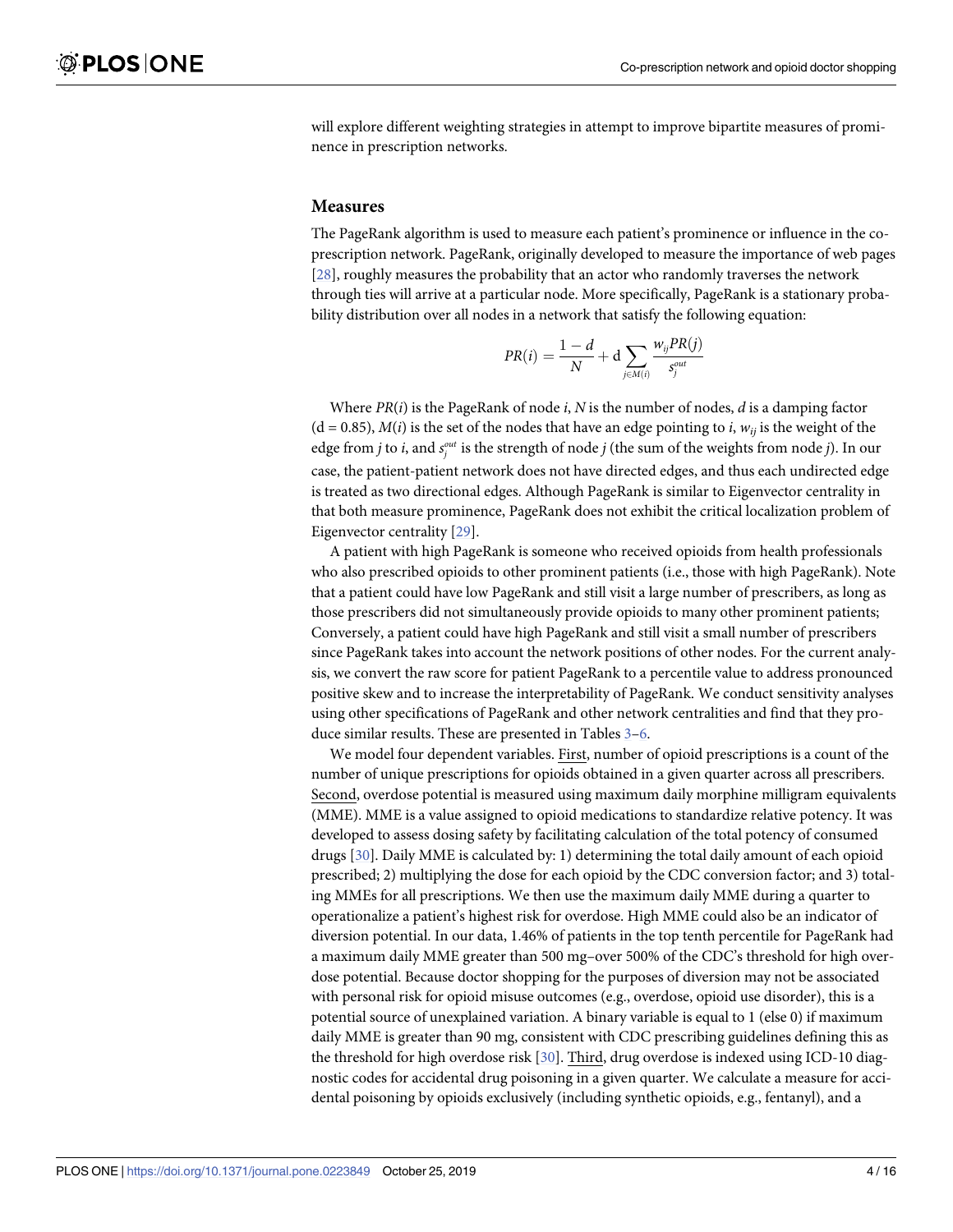<span id="page-4-0"></span>separate measure that indexes poisoning by opioids or "unspecified" drugs. Although findings are consistent, we present model results based on the more inclusive measure. This decision is based on research suggesting that use of nonspecific language to classify drug poisoning leads to overuse of the "unspecified" code and undercounting of opioid overdoses [31-33]. Fourth, we create a binary indicator of opioid use disorder based on the presence of ICD-10 diagnostic codes for opioid abuse or dependence in a given quarter.

Our models also include a number of controls. We add gender  $(1 = female; 0 = male)$ , age in years, and type of insurance. The latter is coded into three binary categories representing the most restrictive plans (health maintenance organizations, or HMOs), the least restrictive plans (point of service plans, or POSs), and other plans falling between these on a continuum of restrictiveness. Insurance plan is included to control for any patterns of health services utilization (i.e., which specific prescribers were accessed) that are due to plan restrictions rather than social network processes such as information sharing. To adjust for high opioid volume associated with hospice care, which may be correlated with patient PageRank percentile, we add a control for any cancer diagnosis during the study period. Finally, because our intention is to capture the relational pattern of drug seeking through prescribers rather than the sheer volume of doctor shopping, we control for each patients' number of unique prescribers in a given quarter. This ensures that any effects of patient PageRank percentile are attributable to the position of the node in a network of co-prescription ties over and above any effect of visiting a large number of prescribers.

#### **Analysis**

Longitudinal analyses are conducted using multivariate mixed effects logistic and negative binomial regression models with random intercepts at the person level to adjust for correlation of observations within patients over time. Models regress opioid use outcomes on network prominence (i.e., PageRank percentile) and control variables. We employ variance decomposition to model the effects of PageRank percentile on outcomes. Specifically, we split the variance in PageRank percentile into between-person and within-person estimates, where BP is the person mean (i.e., the mean value across four quarters) and WP is the difference between the current quarter and the person mean. The BP effect conveys information about how a patient's average network prominence is associated with their average number of opioid prescriptions, for example, comparing across patients. The WP effect reflects how being more or less prominent than usual is associated with obtaining a higher or lower number of prescriptions than usual, comparing a patient to him or herself across quarters. The latter estimate is analogous to a fixed effects model, and controls for all measured and unmeasured heterogeneity at the patient level that is time invariant [\[34\]](#page-15-0).

We also include state fixed effects to control for all unobserved heterogeneity at the state level, reducing concerns about confounding effects of differences across states in PDMP monitoring, prescription drug policies, and health care systems. Sensitivity analyses using United States Post Office city groups (based on zip code) in lieu of state fixed effects produce identical results. All models control for gender, age, type of insurance, any cancer diagnosis, and number of unique opioid prescribers. Figures of predicted counts or probabilities are presented to convey the magnitude of the effects. In figures, the y-axis range is set to  $+/-1$  standard deviation. All data and Stata code needed to replicate these analyses will be archived in Dryad.

#### **Results**

Our dataset contains 526,914 patients who contributed 2,107,656 quarterly prescription entries in 2016. In the patient co-prescription network, a tie between patients indicates that they were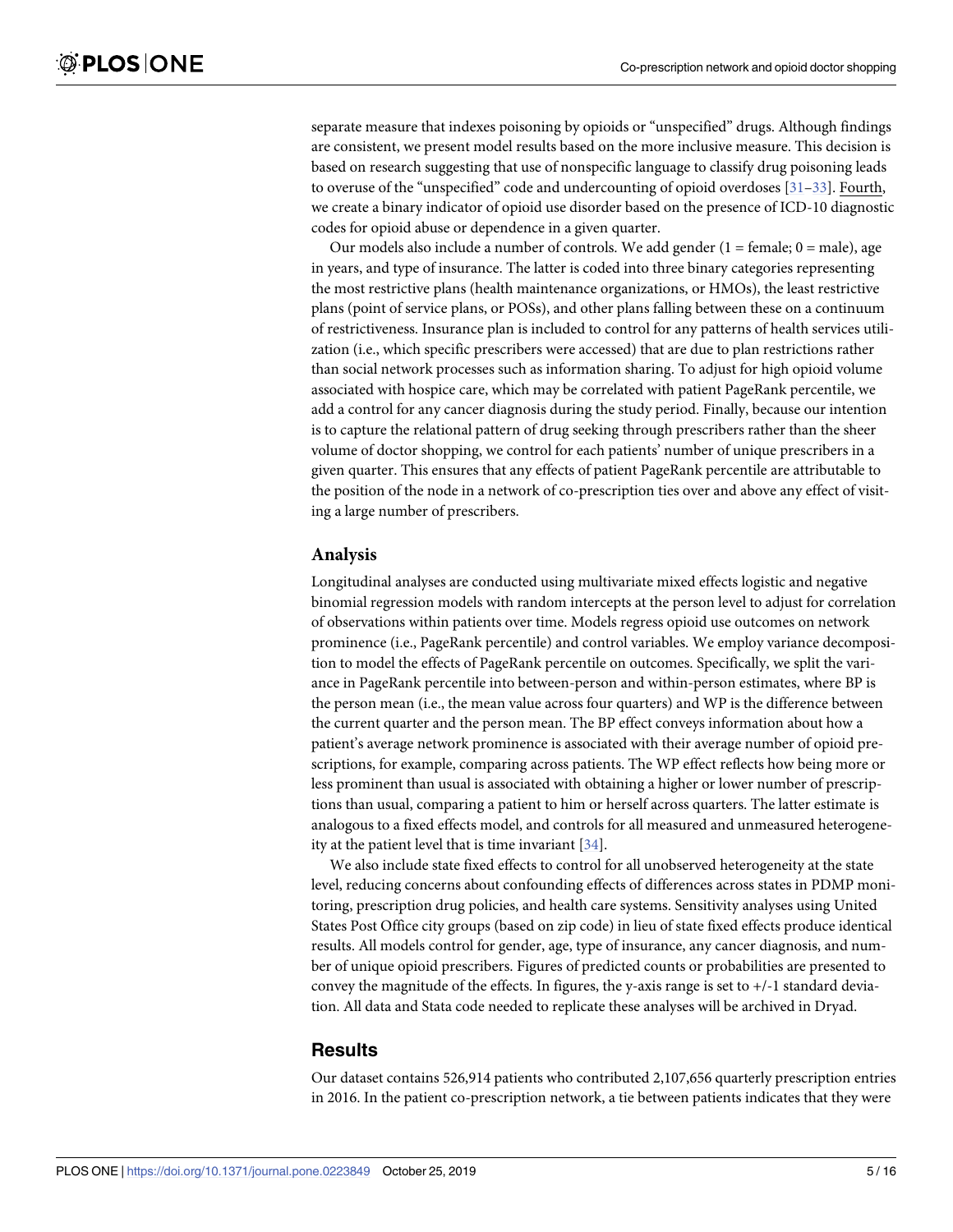#### <span id="page-5-0"></span>**Table 1. Sample descriptive statistics.**

|                            | ${\bf N}$ | $\%$  | Mean  | <b>SD</b> |
|----------------------------|-----------|-------|-------|-----------|
| Patients ( $n = 526,914$ ) |           |       |       |           |
| Female                     | 309,115   | 58.67 |       |           |
| Age (years)                |           |       | 55.98 | 17.17     |
| Insurance type             |           |       |       |           |
| HMO                        | 89,173    | 16.92 |       |           |
| POS                        | 226,903   | 43.06 |       |           |
| Other                      | 210,838   | 40.01 |       |           |
| State                      |           |       |       |           |
| Georgia                    | 165,982   | 31.50 |       |           |
| Kentucky                   | 16,333    | 3.10  |       |           |
| North Carolina             | 143,668   | 27.27 |       |           |
| Ohio                       | 99,646    | 18.91 |       |           |
| Tennessee                  | 54,388    | 10.32 |       |           |
| Virginia                   | 43,950    | 8.34  |       |           |
| West Virginia              | 2,947     | 0.56  |       |           |
| Obs $(n = 2, 107, 656)$    |           |       |       |           |
| Cancer diagnosis           | 290,877   | 13.80 |       |           |
| Number of prescribers      |           |       |       |           |
| Degree                     |           |       | 29.25 | 51.79     |
| PageRank %ile              |           |       | 50.01 | 28.34     |
| # opioid prescribers       |           |       | 0.59  | 0.75      |
| # opioid prescriptions     |           |       | 1.26  | 2.22      |
| Opioid use disorder        | 24,475    | 1.16  |       |           |
| Max daily MME>90           | 169,976   | 8.06  |       |           |
| Any overdose               | 3,360     | 0.16  |       |           |

<https://doi.org/10.1371/journal.pone.0223849.t001>

prescribed one or more opioids (excluding medication-assisted treatment) by the same prescriber. On average, each patient is connected to 29 other patients through opioid co-prescription in the same 90-day period (see Table 1). However, the degree distribution is heavily skewed and there are a small number of hub patients with very large degree (range: 0–1,178). The mean number of opioid prescriptions per quarter is 1.26 and the mean number of opioid prescribers is 0.59. About 8% of patients have high overdose potential (i.e., a max daily MME greater than 90mg) in a given quarter, and 0.16% experience an opioid overdose.

[Table](#page-6-0) 2 provides results from the regression of number of opioids prescribed per quarter on PageRank percentile. Patients with higher PageRank are predicted to have higher numbers of opioid prescriptions compared to those with lower PageRank, controlling for the number of prescribers and other factors (See Model 1). A 10-percentile increase in between-person (BP) PageRank is associated with a predicted 18% increase in the odds of obtaining an additional opioid prescription (p *<* .001), adjusting for controls. Similarly, when patients have higher PageRank than usual, they also obtain more prescriptions than is typical for them. A 10-percentile increase in within-person (WP) PageRank over time is associated with a 15% increase in the odds of having an additional opioid prescription (p *<* .001), even after controlling for the number of unique opioid prescribers in a quarter.

Results from the regression of high overdose potential (*>*90mg maximum daily MME) on PageRank percentile are provided in Model 2 of [Table](#page-6-0) 2. Patients with higher average PageRank are at greater risk for being prescribed dangerous doses of opioids compared to those with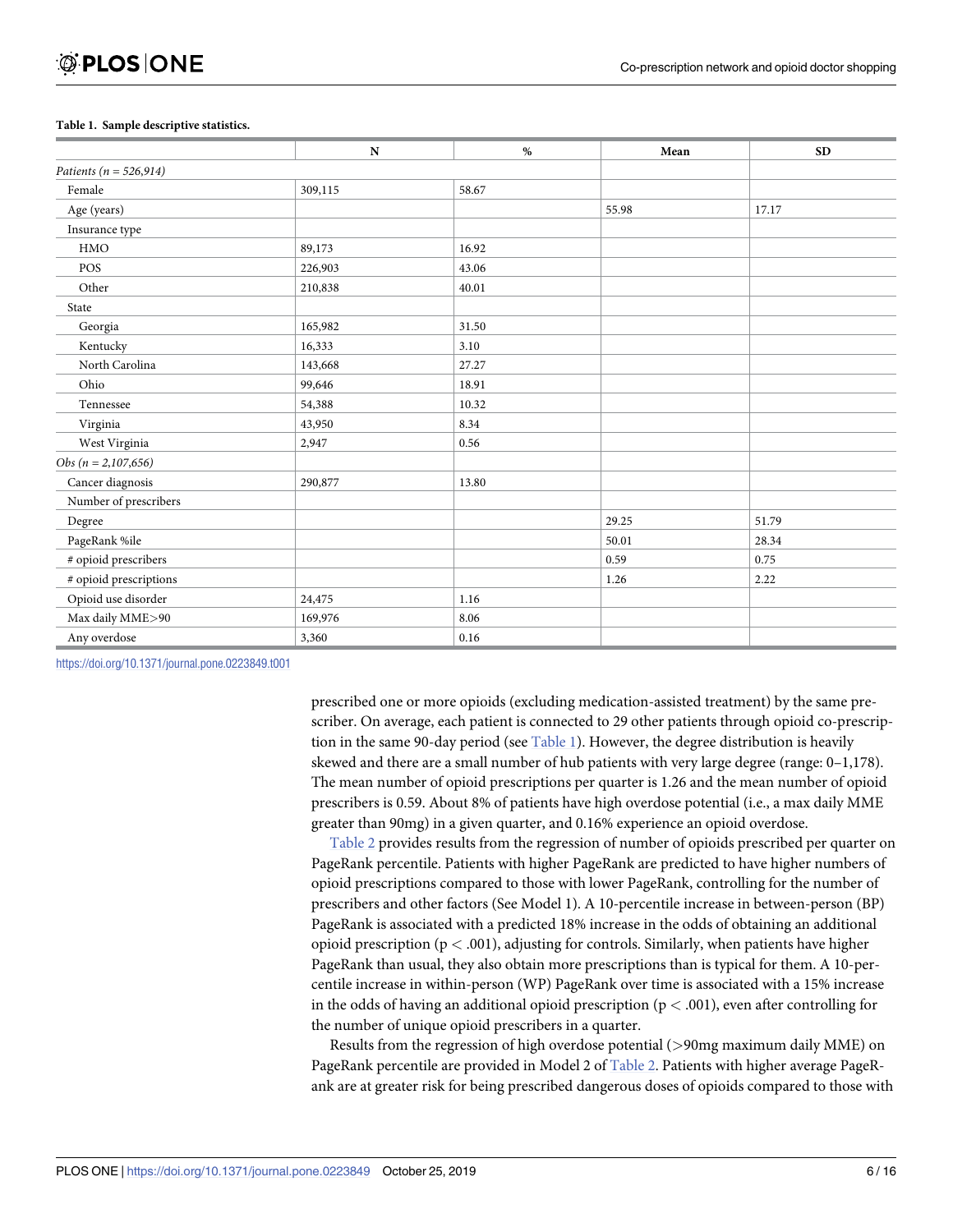|                             | 1: Num Rx  |                 | 2: MME>90 |                 | 3: Overdose |                 | 4:OUD     |                 |
|-----------------------------|------------|-----------------|-----------|-----------------|-------------|-----------------|-----------|-----------------|
|                             | <b>IRR</b> | (CI)            | <b>OR</b> | (CI)            | <b>OR</b>   | (CI)            | <b>OR</b> | (CI)            |
| Female                      | $1.01***$  | $(1.01 - 1.02)$ | $0.54***$ | $(0.53 - 0.56)$ | 0.99        | $(0.92 - 1.08)$ | $0.67***$ | $(0.62 - 0.71)$ |
| Age (10 years)              | $1.06***$  | $(1.05 - 1.06)$ | $0.93***$ | $(0.92 - 0.95)$ | 1.01        | $(0.98 - 1.05)$ | $0.72***$ | $(0.71 - 0.74)$ |
| Insurance type <sup>2</sup> |            |                 |           |                 |             |                 |           |                 |
| POS                         | $0.80***$  | $(0.79 - 0.80)$ | $0.38***$ | $(0.37 - 0.40)$ | $0.51***$   | $(0.45 - 0.58)$ | $0.42***$ | $(0.39 - 0.46)$ |
| HMO                         | $0.92***$  | $(0.91 - 0.93)$ | $0.63***$ | $(0.60 - 0.66)$ | $0.86*$     | $(0.77 - 0.97)$ | $1.40***$ | $(1.27 - 1.53)$ |
| State <sup>3</sup>          |            |                 |           |                 |             |                 |           |                 |
| Kentucky                    | $0.94***$  | $(0.91 - 0.97)$ | 1.25      | $(0.97-1.63)$   | 1.55        | $(0.70 - 3.40)$ | 0.91      | $(0.57 - 1.45)$ |
| Virginia                    | $0.87***$  | $(0.85 - 0.90)$ | 0.96      | $(0.75 - 1.23)$ | 1.24        | $(0.58 - 2.66)$ | $0.41***$ | $(0.26 - 0.65)$ |
| Tennessee                   | $0.96*$    | $(0.93 - 0.99)$ | $1.58***$ | $(1.23 - 2.02)$ | 1.35        | $(0.63 - 2.89)$ | $3.71***$ | $(2.40 - 5.74)$ |
| Ohio                        | $0.92***$  | $(0.89 - 0.95)$ | 0.93      | $(0.73 - 1.19)$ | 1.85        | $(0.87 - 3.92)$ | $0.52**$  | $(0.34 - 0.80)$ |
| North Carolina              | 1.01       | $(0.98 - 1.04)$ | $2.44***$ | $(1.91 - 3.11)$ | 1.38        | $(0.65 - 2.93)$ | $0.62*$   | $(0.40 - 0.95)$ |
| Georgia                     | $0.92***$  | $(0.89 - 0.95)$ | 0.81      | $(0.63 - 1.03)$ | 1.30        | $(0.61 - 2.76)$ | 1.03      | $(0.67 - 1.59)$ |
| Cancer diagnosis            | $1.02***$  | $(1.02 - 1.02)$ | $1.57***$ | $(1.52 - 1.62)$ | $2.46***$   | $(2.26 - 2.67)$ | 1.05      | $(0.98 - 1.12)$ |
| # opioid prescribers        | $2.27***$  | $(2.27 - 2.28)$ | $7.53***$ | $(7.40 - 7.66)$ | $1.99***$   | $(1.92 - 2.07)$ | $1.86***$ | $(1.82 - 1.91)$ |
| Network prominence          |            |                 |           |                 |             |                 |           |                 |
| BP PageRank (10%ile)        | $1.18***$  | $(1.18 - 1.18)$ | $1.88***$ | $(1.86 - 1.90)$ | $1.20***$   | $(1.18 - 1.23)$ | $2.00***$ | $(1.97 - 2.04)$ |
| WP PageRank (10%ile)        | $1.15***$  | $(1.15 - 1.15)$ | $1.27***$ | $(1.27 - 1.28)$ | $1.10***$   | $(1.08 - 1.13)$ | $1.11***$ | $(1.09 - 1.12)$ |
| ICC                         |            | 0.65            | 0.83      |                 | 0.57        |                 | 0.82      |                 |
| BIC                         |            | 4,636,263       |           | 659,547         |             | 44,533          |           | 182,155         |

<span id="page-6-0"></span>[Table](#page-5-0) 2. Mixed effects regression<sup>1</sup> of opioid outcomes on between-person and within-person patient PageRank percentile and controls ( $n = 526,914$ ; n **obs = 2,107,656) .**

<sup>1</sup>Random intercept models adjusted for state fixed effects; incidence rate ratios or odds ratios and confidence intervals are presented

 $2$ Omitted category = Other

<sup>3</sup>Omitted category = West Virginia

� p*<*0.05

�� p*<*0.01

��� p*<*0.001

<https://doi.org/10.1371/journal.pone.0223849.t002>

lower PageRank. A 10-percentile increase in BP PageRank predicts a 88% higher odds of having a maximum daily MME*>*90mg (p *<* .001). Also, as a patient's own PageRank increases, so does their predicted odds of high MME, net of controls. A 10-percentile increase in PageRank predicts a 27% increased odds of overdose over time (p *<* .001).

Model 3 of Table 2 presents results from the regression of opioid overdose on PageRank percentile. Higher average PageRank is associated with elevated risk of overdose compared to patients with lower PageRank. A 10-percentile increase in BP PageRank predicts a 20% higher odds of overdose (p *<* .001). Also, as a patient's own PageRank increases, so does their predicted odds of overdose, adjusting for number of prescribers and other control variables. A 10-percentile increase in WP PageRank over time is estimated to increase overdose risk by 10% (p *<* .001).

Finally, as shown in Model 4 (See Table 2), PageRank is associated with being diagnosed with an opioid use disorder (OUD). A 10-percentile increase in average PageRank predicts a 200% higher odds of OUD, comparing across patients (p *<* .001). At the same time, as a patient's own PageRank increases, so too does their risk for being diagnosed with OUD. A 10-percentile increase in WP PageRank over time is associated with an 11% increase in the predicted odds of OUD.

Predicted counts or probabilities of adverse opioid outcomes as a function of network prominence are presented in figures. As shown in [Fig](#page-7-0) 1, patients with the lowest PageRank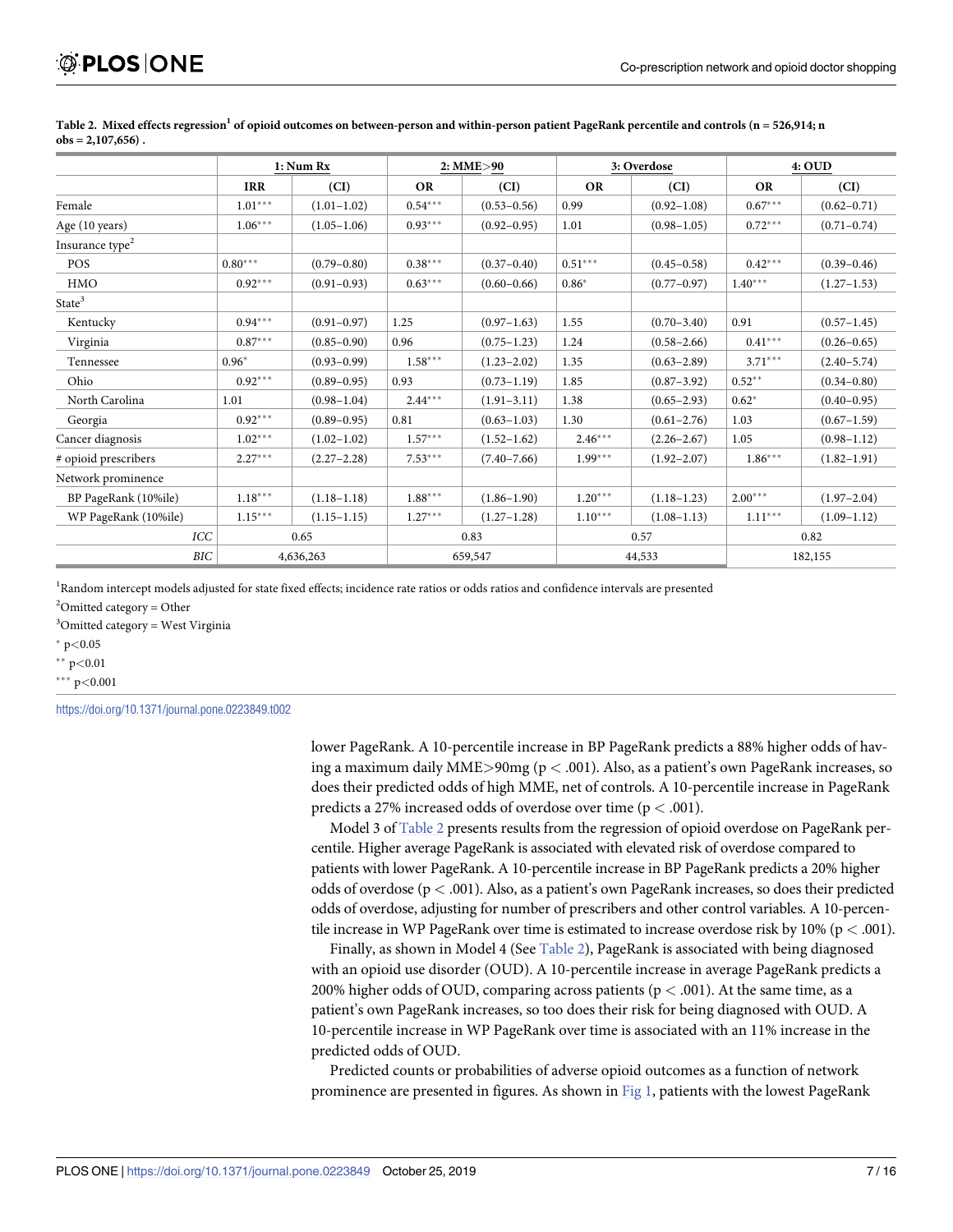<span id="page-7-0"></span>



<https://doi.org/10.1371/journal.pone.0223849.g001>

percentile are predicted to obtain an average of 0.769 (CI: 0.756–0.783) opioid prescriptions per quarter, compared to 2.098 (CI: 2.082–2.113) opioid prescriptions among those with the highest PageRank percentile. Likewise, in quarters where a patient experiences an extreme decrease in PageRank percentile over time, they are predicted to obtain 0.431 (CI: 0.416– 0.447) opioid prescriptions. In comparison, following a large increase in PageRank percentile, predicted number of prescriptions increases to 2.104 (CI: 2.090–2.118).

Predicted probabilities of maximum daily MME*>*90mg are presented in Fig 2. Comparing across patients, those with the lowest PageRank percentile have a predicted probability of only 0.027 (CI: 0.027–0.028) of dangerously high MME, compared to 0.185 (CI: 0.183–0.187)





<https://doi.org/10.1371/journal.pone.0223849.g002>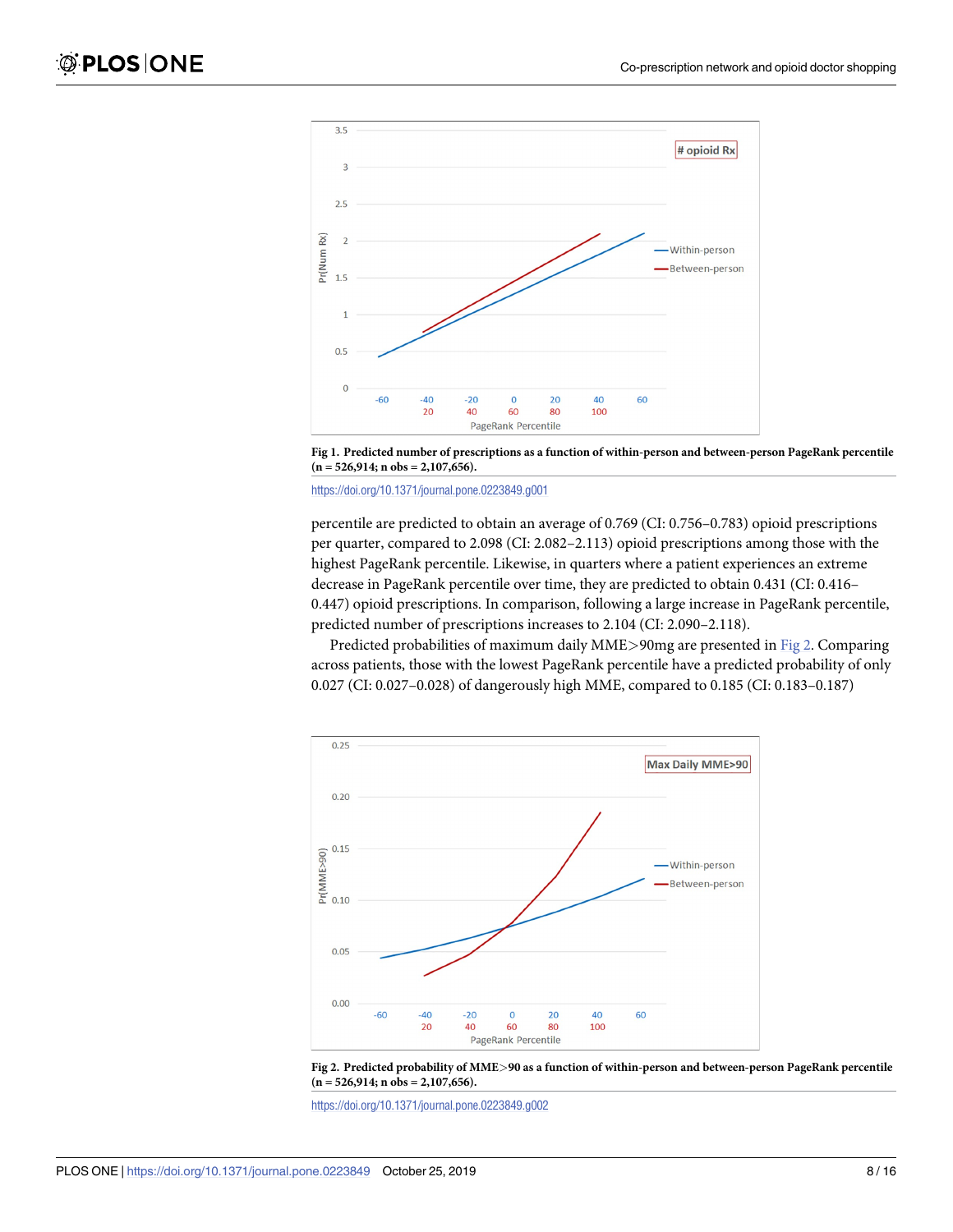<span id="page-8-0"></span>



#### <https://doi.org/10.1371/journal.pone.0223849.g003>

among those in the most prominent network positions. There is a more pronounced effect of network prominence between patients compared to within patients–a pattern consistent with the fairly high correlation of observations within patients over time (ICC =  $0.83$ ). That is, patients taking high doses of opioids tend to continue taking them over time. Nonetheless, the predicted probability of high MME ranges from 0.044 (CI: 0.043–0.045) when a person experiences a large decrease in PageRank percentile to 0.121 (CI: 0.120–0.123) in quarters when they experience the greatest increase over time.

Fig 3 presents predicted probabilities of opioid overdose. A patient with the lowest PageRank percentile has a predicted probability of overdose of 0.00077 (CI: 0.00070–0.00084) relative to 0.00305 (CI: 0.00281–0.00328) for those with the highest average PageRank. Over time,



**[Fig](#page-9-0) 4. Predicted probability of opioid use disorder as a function of within-person and between-person PageRank percentile (n = 526,914; n obs = 2,107,656).**

<https://doi.org/10.1371/journal.pone.0223849.g004>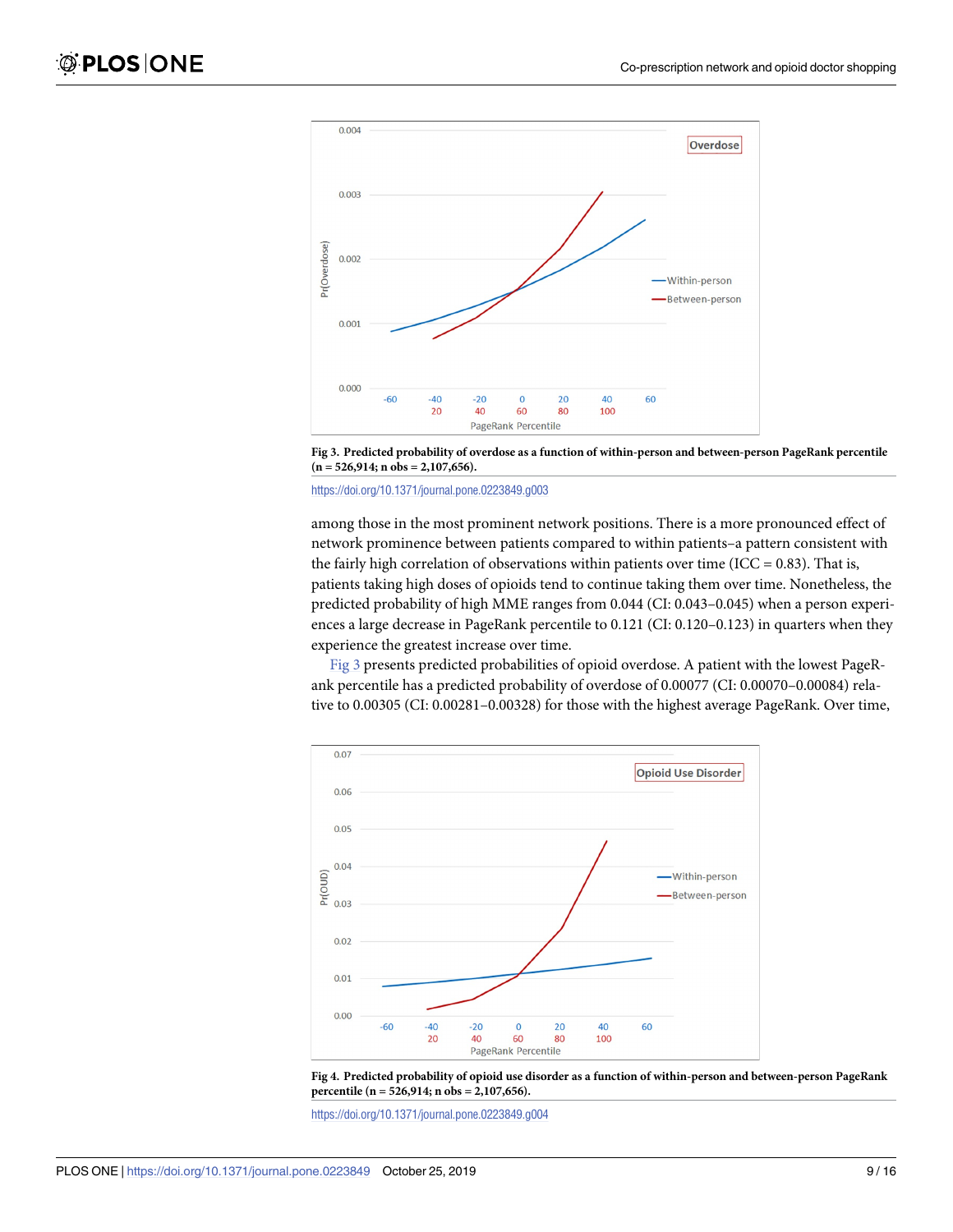|                             | 1: Num Rx  |                 | 2: MME>90 |                 | 3: Overdose |                 | 4:OUD           |                 |
|-----------------------------|------------|-----------------|-----------|-----------------|-------------|-----------------|-----------------|-----------------|
|                             | <b>IRR</b> | (CI)            | <b>OR</b> | (CI)            | <b>OR</b>   | (CI)            | <b>OR</b>       | (CI)            |
| Female                      | 1.00       | $(0.99 - 1.01)$ | $0.42***$ | $(0.39 - 0.46)$ | 1.00        | $(0.88 - 1.14)$ | $0.78***$       | $(0.71 - 0.85)$ |
| Age(10 years)               | $0.99***$  | $(0.99 - 1.00)$ | $0.62***$ | $(0.60 - 0.64)$ | $0.92**$    | $(0.87 - 0.97)$ | $0.69***$       | $(0.66 - 0.71)$ |
| Insurance type <sup>2</sup> |            |                 |           |                 |             |                 |                 |                 |
| <b>POS</b>                  | $0.85***$  | $(0.84 - 0.87)$ | $0.31***$ | $(0.28 - 0.35)$ | $0.66***$   | $(0.54 - 0.79)$ | $0.74***$       | $(0.65 - 0.83)$ |
| <b>HMO</b>                  | $0.88***$  | $(0.87 - 0.89)$ | $0.47***$ | $(0.43 - 0.52)$ | $0.81*$     | $(0.69 - 0.96)$ | $1.12*$         | $(1.00 - 1.25)$ |
| State <sup>3</sup>          |            |                 |           |                 |             |                 |                 |                 |
| Kentucky                    | 0.93       | $(0.86 - 1.01)$ | 1.51      | $(0.79 - 2.88)$ | 0.87        | $(0.54 - 1.41)$ | 1.16            | $(0.53 - 2.56)$ |
| Virginia                    | $0.91**$   | $(0.84 - 0.98)$ | 3.51      | $(2.76 - 4.47)$ | 1.04        | $(0.80 - 1.36)$ | 0.48            | $(0.22 - 1.04)$ |
| Tennessee                   | $0.92*$    | $(0.85 - 0.99)$ | 1.40      | $(1.10-1.78)$   | 0.97        | $(0.77 - 1.22)$ | $3.92***$       | $(1.85 - 8.29)$ |
| Ohio                        | 0.98       | $(0.91 - 1.05)$ | 2.14      | $(1.67 - 2.73)$ | $1.33**$    | $(1.09-1.60)$   | 0.54            | $(0.26 - 1.15)$ |
| North Carolina              | $1.11***$  | $(1.03 - 1.19)$ | 1.23      | $(0.96 - 1.58)$ | 1.08        | $(0.93 - 1.26)$ | 0.75            | $(0.36 - 1.59)$ |
| Georgia                     | $0.91*$    | $(0.85 - 0.98)$ | 0.74      | $(0.39 - 1.41)$ | [omitted]   | 1.26            | $(0.60 - 2.65)$ |                 |
| Cancer diagnosis            | $1.03***$  | $(1.02 - 1.03)$ | $1.51***$ | $(1.43 - 1.59)$ | $2.50***$   | $(2.20 - 2.84)$ | 1.05            | $(0.97 - 1.14)$ |
| # opioid prescribers        | $1.35***$  | $(1.35 - 1.35)$ | $2.89***$ | $(2.83 - 2.96)$ | $1.49***$   | $(1.41 - 1.56)$ | $1.29***$       | $(1.26 - 1.33)$ |
| Network prominence          |            |                 |           |                 |             |                 |                 |                 |
| BP PageRank (10%ile)        | $1.04***$  | $(1.04 - 1.04)$ | $1.68***$ | $(1.64 - 1.73)$ | $1.08**$    | $(1.03 - 1.13)$ | $1.45***$       | $(1.40 - 1.50)$ |
| WP PageRank (10%ile)        | $1.04***$  | $(1.04 - 1.05)$ | $1.20***$ | $(1.18 - 1.21)$ | $1.09**$    | $(1.03 - 1.14)$ | $1.14***$       | $(1.11 - 1.16)$ |
| ICC                         | 0.71       |                 | 0.85      |                 | 0.54        |                 | 0.73            |                 |
| BIC                         |            | 1,115,970       |           | 218,590         | 17,629      |                 | 79,097          |                 |

<span id="page-9-0"></span>[Table](#page-3-0) 3. Mixed effects regression<sup>1</sup> of opioid outcomes on between-person and within-person patient PageRank percentile and controls among high-risk patients with more than one prescriber per quarter  $(n = 68,401; n \text{ obs} = 273,604)$ .

<sup>1</sup>Random intercept models adjusted for state fixed effects; incidence rate ratios or odds ratios and confidence intervals are presented

 $2$ Omitted category = Other

<sup>3</sup>Omitted category = West Virginia

� p*<*0.05

�� p*<*0.01

��� p*<*0.001

<https://doi.org/10.1371/journal.pone.0223849.t003>

a patient experiencing a large decrease in PageRank percentile compared to usual is expected to have a 0.00089 (CI: 0.00075–0.00102) probability of overdose, while predicted probability of overdose is 0.00262 (CI: 0.00229–0.00294) when increases in PageRank are large.

Finally, comparing across patients, those with the lowest PageRank percentile have a predicted probability of OUD of 0.0018 (CI: 0.0017–0.0019), compared to 0.0468 (CI: 0.0451– 0.0485) among those in the most prominent network positions (See [Fig](#page-8-0) 4). Like high dosage prescription regimens, OUD is highly correlated over time within patients (ICC = 0.82). Consequently, there is a more pronounced effect of network prominence between patients compared to within patients. The predicted probability of receiving a diagnosis of OUD ranges from 0.0080 (CI: 0.0076–0.0084) when a person experiences a large decrease in PageRank percentile to 0.0155 (CI: 0.0149–0.0162) in quarters when they experience the greatest increase over time.

Results from sensitivity analyses are presented in Tables 3–[6](#page-12-0). First, we replicate all models after omitting patients who had no more than one unique opioid prescriber per quarter. Findings are consistent with those using the full sample (See Table 3), suggesting that network prominence may be useful for distinguishing between gradations of moderate to high-risk patient behavior. Specifically, within-person and between-person PageRank percentile are significantly associated with number of opioid prescriptions, high-risk MME volume, overdose,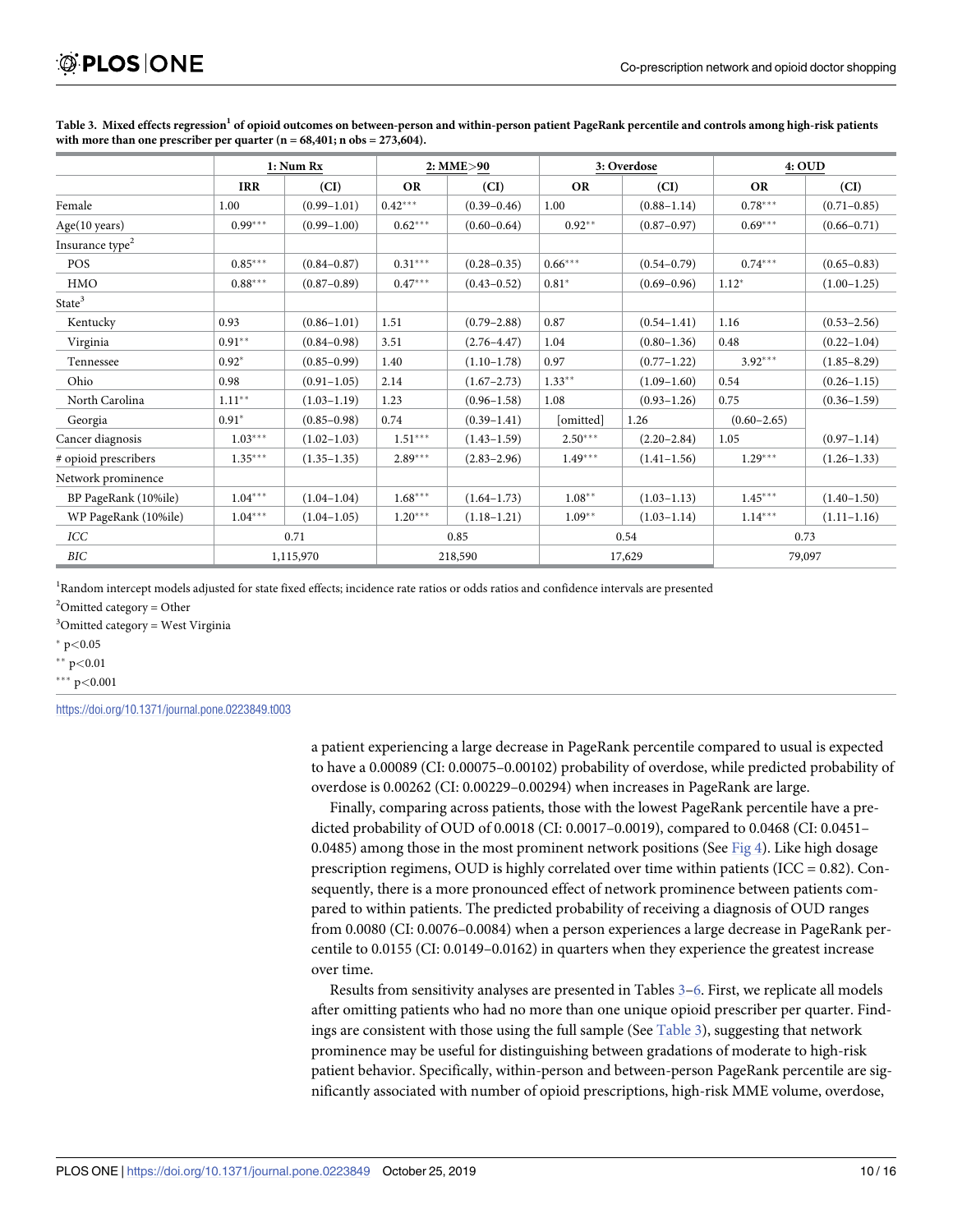|                                   | 1: Num Rx  |                 | 2: MME>90  |                   | 3: Overdose |                 | 4:OUD     |                 |
|-----------------------------------|------------|-----------------|------------|-------------------|-------------|-----------------|-----------|-----------------|
|                                   | <b>IRR</b> | (CI)            | <b>OR</b>  | (CI)              | <b>OR</b>   | (CI)            |           | (CI)            |
| Female                            | $1.02***$  | $(1.01 - 1.02)$ | $0.58***$  | $(0.57 - 0.60)$   | 1.00        | $(0.92 - 1.08)$ | $0.70***$ | $(0.66 - 0.75)$ |
| Age(10 years)                     | $1.06***$  | $(1.06 - 1.06)$ | $0.96***$  | $(0.95 - 0.97)$   | 1.02        | $(0.98 - 1.05)$ | $0.77***$ | $(0.75 - 0.79)$ |
| Insurance type <sup>2</sup>       |            |                 |            |                   |             |                 |           |                 |
| <b>POS</b>                        | $0.75***$  | $(0.74 - 0.75)$ | $0.30***$  | $(0.29 - 0.32)$   | $0.47***$   | $(0.42 - 0.53)$ | $0.32***$ | $(0.29 - 0.35)$ |
| <b>HMO</b>                        | $0.92***$  | $(0.91 - 0.92)$ | $0.63***$  | $(0.60 - 0.66)$   | $0.85***$   | $(0.76 - 0.96)$ | $1.29***$ | $(1.18 - 1.41)$ |
| State <sup>3</sup>                |            |                 |            |                   |             |                 |           |                 |
| Kentucky                          | 1.00       | $(0.97 - 1.04)$ | $1.51**$   | $(0.80 - 3.84)$   | 1.75        | $(0.80 - 3.84)$ | 1.13      | $(0.72 - 1.77)$ |
| Virginia                          | $0.95***$  | $(0.92 - 0.98)$ | 1.23       | $(0.96 - 1.58)$   | 1.47        | $(0.69 - 3.15)$ | $0.60*$   | $(0.39 - 0.93)$ |
| Tennessee                         | $1.07***$  | $(1.04 - 1.11)$ | $2.14***$  | $(1.67 - 2.73)$   | 1.70        | $(0.80 - 3.64)$ | $5.63***$ | $(3.69 - 8.59)$ |
| Ohio                              | $1.05***$  | $(1.02 - 1.09)$ | $1.40**$   | $(1.10-1.78)$     | $2.33*$     | $(1.10-4.95)$   | 0.93      | $(0.61 - 1.41)$ |
| North Carolina                    | $1.16***$  | $(1.13 - 1.20)$ | $3.51***$  | $(2.76 - 4.47)$   | 1.88        | $(0.89 - 3.99)$ | 1.18      | $(0.78 - 1.80)$ |
| Georgia                           | $1.13***$  | $(1.10-1.17)$   | $1.50***$  | $(1.18 - 1.92)$   | 1.95        | $(0.92 - 4.14)$ | $2.55***$ | $(1.67 - 3.87)$ |
| Cancer diagnosis                  | $0.99***$  | $(0.98 - 0.99)$ | $1.41***$  | $(1.36 - 1.44)$   | $2.28***$   | $(2.09 - 2.48)$ | 0.95      | $(0.89 - 1.01)$ |
| # opioid prescribers <sup>4</sup> | $2.41***$  | $(2.41 - 2.42)$ | $11.07***$ | $(10.86 - 11.27)$ | $1.97***$   | $(1.90 - 2.05)$ | $2.27***$ | $(2.21 - 2.33)$ |
| Network prominence                |            |                 |            |                   |             |                 |           |                 |
| BP Bip PageRank (10%ile)          | $1.10***$  | $(1.10-1.10)$   | $1.27***$  | $(1.25 - 1.28)$   | $1.21***$   | $(1.18 - 1.23)$ | $1.47***$ | $(1.45 - 1.50)$ |
| WP Bip PageRank (10%ile)          | $1.12***$  | $(1.12 - 1.12)$ | $1.08***$  | $(1.07-1.08)$     | $1.11***$   | $(1.08 - 1.14)$ | $1.02**$  | $(1.01-1.03)$   |
| ICC                               | 0.65       |                 | 0.83       |                   | 0.57        |                 | 0.83      |                 |
| BIC                               |            | 4,703,998       |            | 677,120           |             | 44,565          |           | 187,576         |

<span id="page-10-0"></span>Table 4. Mixed effects regression<sup>1</sup> of opioid outcomes on between-person and within-person patient bipartite PageRank percentile and controls (n = 526,914; n **obs = 2,107,656).**

<sup>1</sup>Random intercept models adjusted for state fixed effects; incidence rate ratios or odds ratios and confidence intervals are presented

 $2$ Omitted category = Other

<sup>3</sup>Omitted category = West Virginia

<sup>4</sup>Number of prescribers truncated at 4 in Model 2 to allow convergence

� p*<*0.05

�� p*<*0.01

��� p*<*0.001

<https://doi.org/10.1371/journal.pone.0223849.t004>

and opioid use disorder. Findings are smaller in magnitude in the restricted samples, as would be expected with reduced variation to explain, but the direction and significance of effects are robust. Second, we replicate models using a variety of different methods for operationalizing network centrality. These include employing a bipartite network of patients and prescribing physicians in lieu of a projected one-mode network of patients (See Table 4); standardized raw PageRank rather than PageRank percentile (See [Table](#page-11-0) 5); and logged degree centrality instead of PageRank (See [Table](#page-12-0) 6). All of these findings broadly provide support for a network approach to measuring drug seeking. That is, network metrics are significantly and positively associated with adverse drug use outcomes across all models.

## **Conclusions**

In this study, we examine whether structural position in a co-prescription network could provide insight into high-risk drug-seeking. We find that patients in positions of prominence in a co-prescription network disproportionately experience adverse opioid outcomes, even after controlling for the number of unique opioid prescribers visited. Moreover, as a patient's own prominence increases over time, so does their risk for these outcomes, compared to their own average level of risk. These results are consistent with a pattern of information sharing among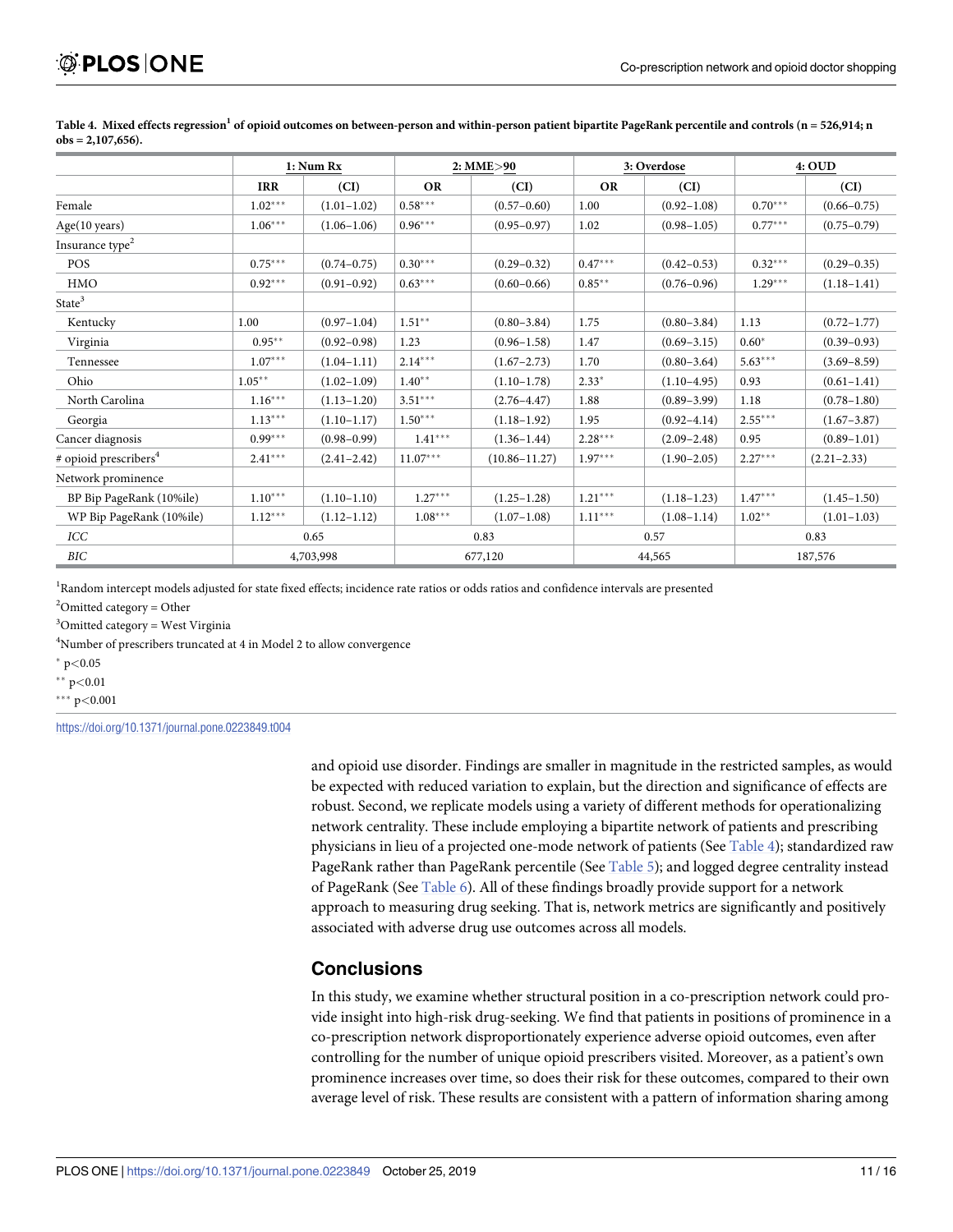|                                   | 1: Num Rx  |                 | 2: MME>90 |                  |           | 3: Overdose     |           | 4:OUD           |  |
|-----------------------------------|------------|-----------------|-----------|------------------|-----------|-----------------|-----------|-----------------|--|
|                                   | <b>IRR</b> | (CI)            | <b>OR</b> | (CI)             | <b>OR</b> | (CI)            | <b>OR</b> | (CI)            |  |
| Female                            | $1.02***$  | $(1.01 - 1.02)$ | $0.55***$ | $(0.54 - 0.57)$  | 1.00      | $(0.92 - 1.09)$ | $0.68***$ | $(0.64 - 0.72)$ |  |
| Age(10 years)                     | $1.06***$  | $(1.06 - 1.06)$ | $0.95***$ | $(0.94 - 0.96)$  | 1.03      | $(0.99 - 1.06)$ | $0.77***$ | $(0.75 - 0.78)$ |  |
| Insurance type <sup>2</sup>       |            |                 |           |                  |           |                 |           |                 |  |
| POS                               | $0.79***$  | $(0.78 - 0.79)$ | $0.37***$ | $(0.35 - 0.39)$  | $0.49***$ | $(0.44 - 0.56)$ | $0.40***$ | $(0.36 - 0.44)$ |  |
| <b>HMO</b>                        | $0.92***$  | $(0.91 - 0.92)$ | $0.62***$ | $(0.59 - 0.65)$  | $0.85***$ | $(0.76 - 0.96)$ | $1.30***$ | $(1.19-1.43)$   |  |
| State <sup>3</sup>                |            |                 |           |                  |           |                 |           |                 |  |
| Kentucky                          | $0.93***$  | $(0.90 - 0.97)$ | 1.23      | $(0.96 - 1.59)$  | 1.56      | $(0.71 - 3.43)$ | 0.90      | $(0.57 - 1.42)$ |  |
| Virginia                          | $0.87***$  | $(0.84 - 0.89)$ | 0.91      | $(0.71 - 1.16)$  | 1.24      | $(0.58 - 2.67)$ | $0.40***$ | $(0.26 - 0.62)$ |  |
| Tennessee                         | $0.94***$  | $(0.91 - 0.97)$ | $1.45***$ | $(1.13 - 1.84)$  | 1.34      | $(0.63 - 2.89)$ | $3.32***$ | $(2.17 - 5.08)$ |  |
| Ohio                              | $0.92***$  | $(0.89 - 0.95)$ | 0.90      | $(0.71 - 1.14)$  | 1.87      | $(0.88 - 3.99)$ | $0.52**$  | $(0.34 - 0.80)$ |  |
| North Carolina                    | 0.97       | $(0.94 - 1.01)$ | $2.11***$ | $(1.66 - 2.68)$  | 1.36      | $(0.64 - 2.90)$ | $0.55***$ | $(0.36 - 0.84)$ |  |
| Georgia                           | $0.89***$  | $(0.87 - 0.92)$ | $0.73**$  | $(0.57 - 0.92)$  | 1.28      | $(0.60 - 2.73)$ | 0.92      | $(0.60 - 1.40)$ |  |
| Cancer diagnosis                  | $1.02***$  | $(1.02 - 1.03)$ | $1.53***$ | $(1.49 - 1.58)$  | $2.47***$ | $(2.27 - 2.69)$ | 1.05      | $(0.98 - 1.12)$ |  |
| # opioid prescribers <sup>4</sup> | $2.49***$  | $(2.49 - 2.50)$ | $8.81***$ | $(8.65 - 8.97)$  | $2.07***$ | $(1.98 - 2.15)$ | $1.83***$ | $(1.78 - 1.87)$ |  |
| Network prominence                |            |                 |           |                  |           |                 |           |                 |  |
| BP Std PageRank                   | $1.32***$  | $(1.32 - 1.33)$ | $9.61***$ | $(9.21 - 10.03)$ | $1.31***$ | $(1.25 - 1.36)$ | $4.02***$ | $(1.06 - 1.77)$ |  |
| WP Std PageRank                   | $1.13***$  | $(1.13 - 1.13)$ | $1.21***$ | $(1.16 - 1.26)$  | $1.07*$   | $(1.01 - 1.13)$ | $1.18***$ | $(1.13 - 1.32)$ |  |
| ICC                               | 0.60       |                 | 0.83      |                  | 0.59      |                 | 0.83      |                 |  |
| BIC                               |            | 4,724,401       |           | 663,720          |           | 44,725          |           | 183,534         |  |

<span id="page-11-0"></span>[Table](#page-10-0) 5. Mixed effects regression<sup>1</sup> of opioid outcomes on between-person and within-person patient standardized PageRank and controls ( $n = 526,914$ ; n **obs = 2,107,656).**

<sup>1</sup>Random intercept models adjusted for state fixed effects; incidence rate ratios or odds ratios and confidence intervals are presented

 $2$ Omitted category = Other

<sup>3</sup>Omitted category = West Virginia

<sup>4</sup>Number of prescribers truncated at 4 in Model 2 to allow convergence

� p*<*0.05

�� p*<*0.01

��� p*<*0.001

<https://doi.org/10.1371/journal.pone.0223849.t005>

networked, drug-seeking patients about effective targets for doctor shopping [\[19\]](#page-14-0), or localized prescription drug diversion coalitions [[35](#page-15-0)]. Alternatively, observable attributes (e.g., being located in a pain clinic, being isolated from other providers) may make particular prescribers vulnerable to doctor shopping, even in the absence of direct information sharing.

Our findings have important implications for evolving social responses to policy change. Specifically, relationships between network prominence and risk for opioid misuse and overdose were not attributable to the sheer number of prescribers, as this variable was held constant in regression models. Rather, in characterizing doctor shopping behavior, our findings indicate that *which prescribers* a patient targets (i.e., their relative network centrality) may be as critical as *how many*. Supply-side interventions to reduce prescription drug misuse (e.g., prescription limits and guidelines, mandatory prescription monitoring, prescriber incentives to reduce volume) have typically used the latter approach to measure and mitigate fraud and abuse [\[36,](#page-15-0) [37](#page-15-0)]. Thus, cooperation and information sharing may increasingly be essential strategies for procuring opioids in today's policy environment. While existing research has focused on the turn toward black-market alternatives to prescription opioids (e.g., heroin, fentanyl) [\[22,](#page-14-0) [38–40\]](#page-15-0), our findings highlight collaborative and calculated doctor shopping as another potential behavioral response to supply-side interventions. If true, social network analysis is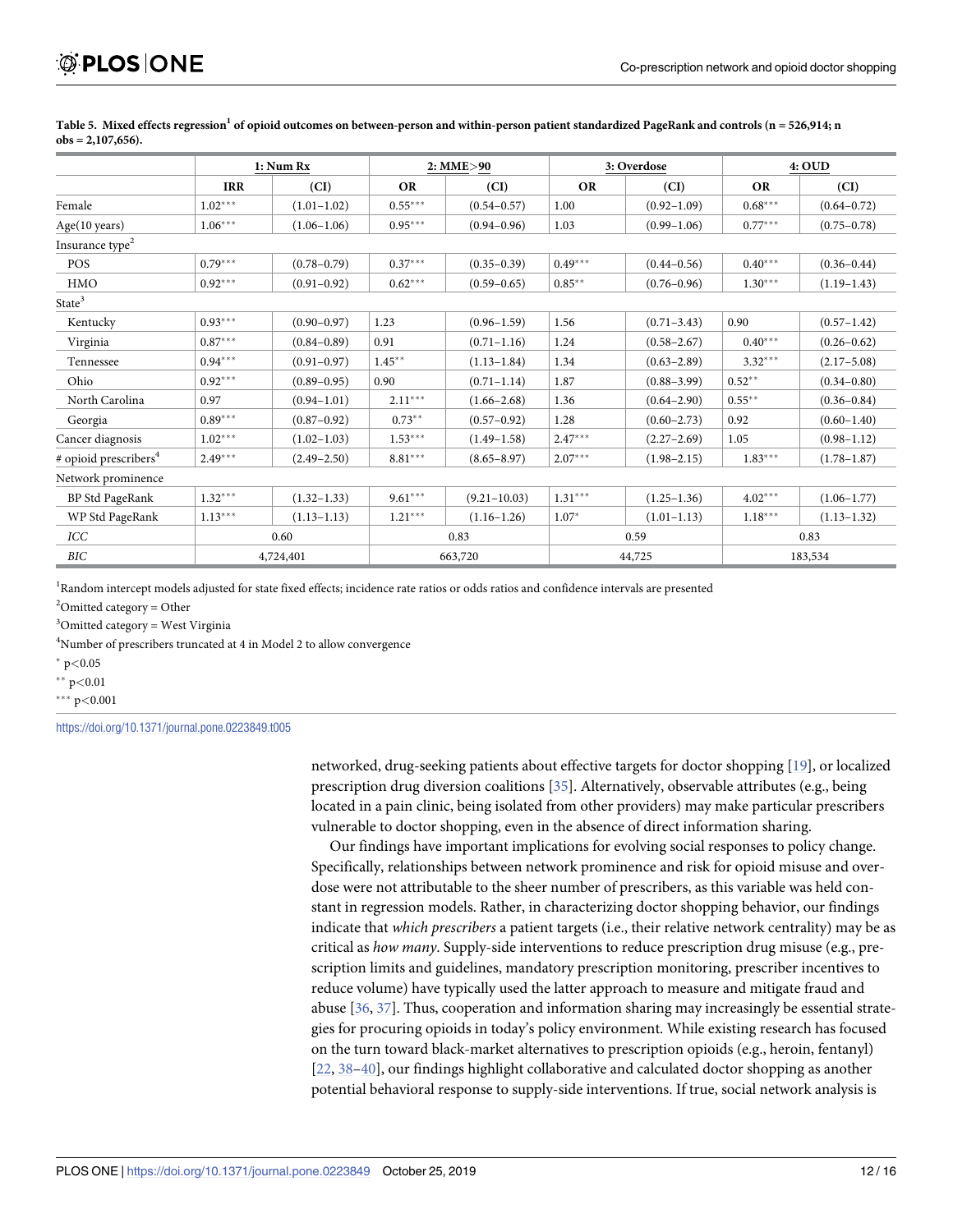|                             | 1: Num Rx  |                 |           | 2: MME>90       |           | 3: Overdose     |           | 4:OUD           |  |
|-----------------------------|------------|-----------------|-----------|-----------------|-----------|-----------------|-----------|-----------------|--|
|                             | <b>IRR</b> | (CI)            | <b>OR</b> | (CI)            | <b>OR</b> | (CI)            | <b>OR</b> | (CI)            |  |
| Female                      | $1.02***$  | $(1.02 - 1.03)$ | $0.56***$ | $(0.55 - 0.58)$ | 1.00      | $(0.92 - 1.09)$ | $0.69***$ | $(0.65 - 0.74)$ |  |
| Age(10 years)               | $1.05***$  | $(1.05 - 1.05)$ | $0.91***$ | $(0.90 - 0.92)$ | 1.01      | $(0.97 - 1.04)$ | $0.70***$ | $(0.68 - 0.72)$ |  |
| Insurance type <sup>2</sup> |            |                 |           |                 |           |                 |           |                 |  |
| POS                         | $0.85***$  | $(0.84 - 0.85)$ | $0.47***$ | $(0.45 - 0.50)$ | $0.54***$ | $(0.48 - 0.61)$ | $0.53***$ | $(0.49 - 0.59)$ |  |
| <b>HMO</b>                  | $0.92***$  | $(0.91 - 0.93)$ | $0.64***$ | $(0.6 - 0.67)$  | $0.86*$   | $(0.77 - 0.97)$ | $1.47***$ | $(1.33 - 1.61)$ |  |
| State <sup>3</sup>          |            |                 |           |                 |           |                 |           |                 |  |
| Kentucky                    | $0.82***$  | $(0.80 - 0.85)$ | 0.77      | $(0.60 - 1.01)$ | 1.39      | $(0.63 - 3.04)$ | $0.62*$   | $(0.39 - 0.98)$ |  |
| Virginia                    | $0.72***$  | $(0.70 - 0.74)$ | $0.48***$ | $(0.38 - 0.62)$ | 1.05      | $(0.49 - 2.25)$ | $0.23***$ | $(0.15 - 0.36)$ |  |
| Tennessee                   | $0.73***$  | $(0.71 - 0.76)$ | $0.61***$ | $(0.47 - 0.78)$ | 1.06      | $(0.50 - 2.27)$ | $1.57*$   | $(1.02 - 2.43)$ |  |
| Ohio                        | $0.71***$  | $(0.68 - 0.73)$ | $0.37***$ | $(0.29 - 0.47)$ | 1.49      | $(0.70 - 3.16)$ | $0.23***$ | $(0.15 - 0.35)$ |  |
| North Carolina              | $0.67***$  | $(0.65 - 0.69)$ | $0.58***$ | $(0.45 - 0.74)$ | 0.96      | $(0.45 - 2.04)$ | $0.16***$ | $(0.10 - 0.24)$ |  |
| Georgia                     | $0.54***$  | $(0.52 - 0.55)$ | $0.12***$ | $(0.09 - 0.15)$ | 0.81      | $(0.38 - 1.72)$ | $0.17***$ | $(0.11 - 0.27)$ |  |
| Cancer diagnosis            | $1.03***$  | $(1.03 - 1.04)$ | $1.64***$ | $(1.59 - 1.69)$ | $2.51***$ | $(2.31 - 2.74)$ | $1.10**$  | $(1.03 - 1.17)$ |  |
| # opioid prescribers        | $2.26***$  | $(2.26 - 2.27)$ | $7.62***$ | $(7.49 - 7.75)$ | $2.04***$ | $(1.97 - 2.11)$ | $1.88***$ | $(1.83 - 1.92)$ |  |
| Network prominence          |            |                 |           |                 |           |                 |           |                 |  |
| BP degree logged            | $1.41***$  | $(1.41 - 1.42)$ | $3.58***$ | $(3.52 - 3.64)$ | $1.40***$ | $(1.35 - 1.45)$ | $3.68***$ | $(3.57 - 3.79)$ |  |
| WP degree logged            | $1.40***$  | $(1.39 - 1.40)$ | $1.93***$ | $(1.90-1.96)$   | $1.22***$ | $(1.17-1.28)$   | $1.33***$ | $(1.30-1.37)$   |  |
| ICC                         | 0.65       |                 | 0.83      |                 | 0.57      |                 | 0.82      |                 |  |
| BIC                         | 4,581,141  |                 |           | 652,846         |           | 44,502          |           | 181,025         |  |

<span id="page-12-0"></span>[Table](#page-3-0) 6. Mixed effects regression<sup>1</sup> of opioid outcomes on between-person and within-person patient logged degree centrality and controls ( $n = 526,929$ ; n **obs = 2,107,716).**

<sup>1</sup>Random intercept models adjusted for state fixed effects; incidence rate ratios or odds ratios and confidence intervals are presented

 $2$ Omitted category = Other

<sup>3</sup>Omitted category = West Virginia

� p*<*0.05

�� p*<*0.01

��� p*<*0.001

<https://doi.org/10.1371/journal.pone.0223849.t006>

likely to become an increasingly essential tool for characterizing prescription drug misuse, including diversion.

A limitation of our analysis is that social mechanisms underlying network structure are not directly observed and must be inferred. However, it is reassuring that findings are robust to different specifications of network centrality, and that we are able to rule out alternative explanations for network clustering, including cancer-related pain management, shortages of licensed medication-assisted therapy (MAT) prescribers, type of insurance, and state or county of residence. Also, because our data are derived from claims billed through commercial insurance carriers, we are unable to observe cash transactions and Medicaid claims. Since self-payment is a strategy for avoiding detection of doctor shopping behavior [\[41\]](#page-15-0), our findings may underestimate the effects of social network prominence and should be replicated using PDMP data.

In sum, while existing research suggests that social mechanisms facilitate doctor shopping, we are aware of no prior large-scale analysis using social network methods to characterize this behavior. These results are significant because they underscore the potential of network approaches to improve measurement, and also to expose social dynamics underlying the opioid epidemic that are not discoverable with traditional threshold approaches (e.g., number of prescribers). Future research should explore these possibilities. For example, the predictive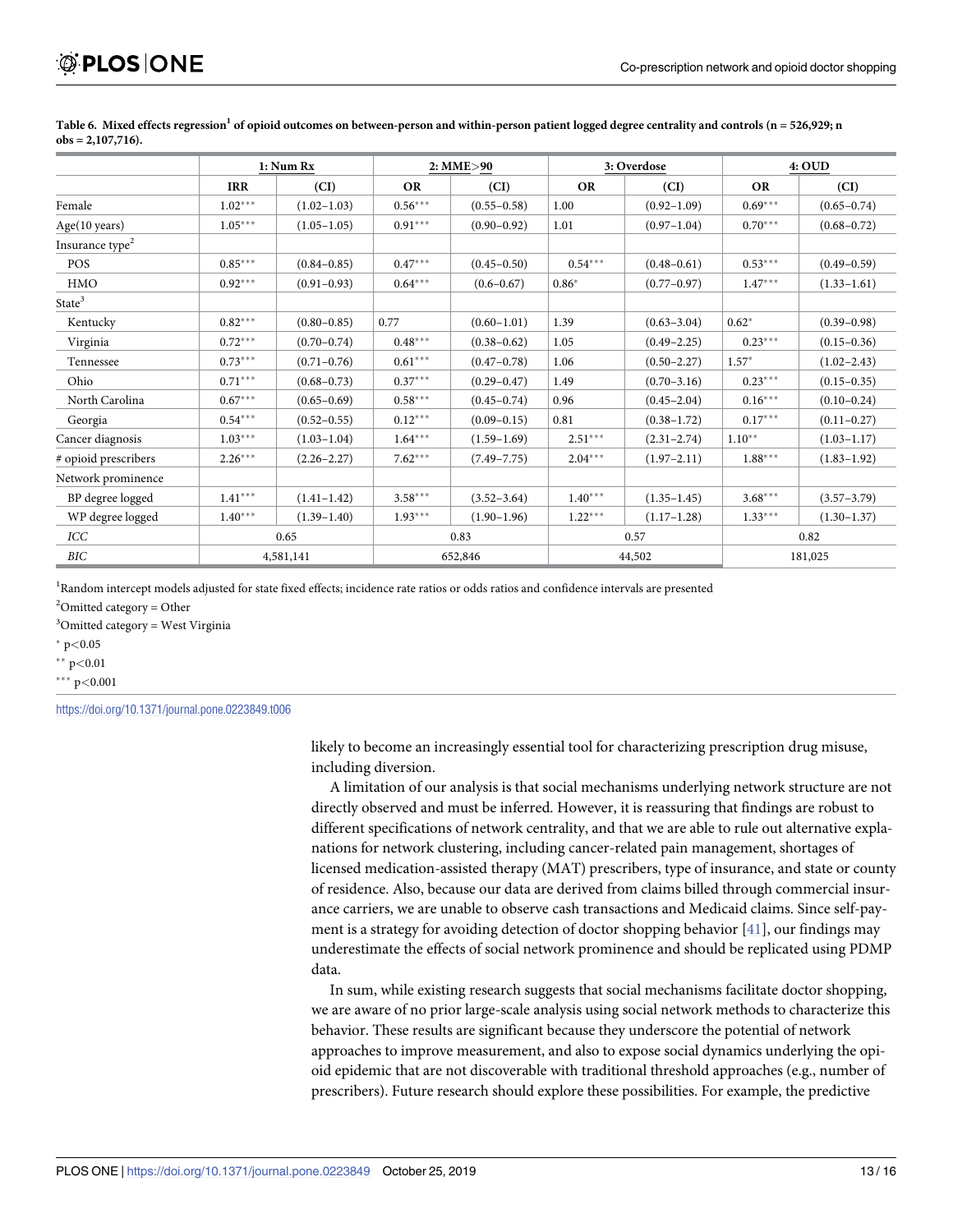<span id="page-13-0"></span>value of social network indicators of doctor shopping should be tested against traditional measures for identifying early and intermittent opioid misuse, or for distinguishing high-volume personal use from fraud and diversion. A network approach might also be used to identify social or geographic "hot spots" for intervention (e.g., increased harm reduction efforts) or for early prediction of unmet substance abuse treatment need.

### **Acknowledgments**

This research was funded by the National Institute on Drug Abuse (R01 DA039928), an Indiana University Addictions Grand Challenge Grant, and a University of Kentucky Interdisciplinary Research Collaborations Seed Grant. We would like to thank the information technology team at the Indiana University Network Science Institute for their technical support.

#### **Author Contributions**

**Conceptualization:** Brea L. Perry, Patricia R. Freeman, Yong-Yeol Ahn, Jeffery Talbert.

**Data curation:** Kai Cheng Yang, Patrick Kaminski, Jaehyuk Park.

**Formal analysis:** Brea L. Perry.

**Funding acquisition:** Brea L. Perry, Michelle Martel, Carrie B. Oser, Patricia R. Freeman, Yong-Yeol Ahn, Jeffery Talbert.

**Investigation:** Kai Cheng Yang.

**Methodology:** Brea L. Perry, Yong-Yeol Ahn.

**Project administration:** Brea L. Perry, Jeffery Talbert.

**Supervision:** Brea L. Perry.

**Visualization:** Brea L. Perry.

**Writing – original draft:** Brea L. Perry.

**Writing – review & editing:** Brea L. Perry, Kai Cheng Yang, Meltem Odabas, Michelle Martel, Carrie B. Oser, Patricia R. Freeman, Yong-Yeol Ahn, Jeffery Talbert.

#### **References**

- **[1](#page-0-0).** Jalal H, Buchanich JM, Roberts MS, Balmert LC, Zhang K, Burke DS. Changing dynamics of the drug overdose epidemic in the United States from 1979 through 2016. Science. 2018 Sep 21; 361(6408): eaau1184. <https://doi.org/10.1126/science.aau1184> PMID: [30237320](http://www.ncbi.nlm.nih.gov/pubmed/30237320)
- **[2](#page-0-0).** Ahmad F, Rossen L, Spencer M, Warner M, Sutton P. Provisional drug overdose death counts. National Center for Health Statistics. 2018. Available from [https://www.cdc.gov/nchs/nvss/vsrr/drug-overdose](https://www.cdc.gov/nchs/nvss/vsrr/drug-overdose-data.htm)[data.htm](https://www.cdc.gov/nchs/nvss/vsrr/drug-overdose-data.htm).
- **[3](#page-0-0).** Rudd RA. Increases in drug and opioid-involved overdose deaths—United States, 2010–2015. MMWR. Morbidity and Mortality Weekly Report. 2016;65.
- **[4](#page-0-0).** Worley J, Hall JM. Doctor shopping: a concept analysis. Research and Theory for Nursing Practice. 2012 Jan 1; 26(4):262–78. PMID: [23556328](http://www.ncbi.nlm.nih.gov/pubmed/23556328)
- **[5](#page-0-0).** SAMHSA Administration. Methadone- Associated Mortality: Report of a National Assessment 2014 [9/ 14/2014]. Available from: [http://dpt.samhsa.gov/reports/index.htm.](http://dpt.samhsa.gov/reports/index.htm)
- **[6](#page-1-0).** Jena AB, Goldman D, Weaver L, Karaca-Mandic P. Opioid prescribing by multiple providers in Medicare: retrospective observational study of insurance claims. BMJ. 2014 Feb 19; 348:g1393. [https://doi.](https://doi.org/10.1136/bmj.g1393) [org/10.1136/bmj.g1393](https://doi.org/10.1136/bmj.g1393) PMID: [24553363](http://www.ncbi.nlm.nih.gov/pubmed/24553363)
- **[7](#page-1-0).** Hall AJ, Logan JE, Toblin RL, Kaplan JA, Kraner JC, Bixler D, Crosby AE, Paulozzi LJ. Patterns of abuse among unintentional pharmaceutical overdose fatalities. JAMA. 2008 Dec 10; 300(22):2613–20. <https://doi.org/10.1001/jama.2008.802> PMID: [19066381](http://www.ncbi.nlm.nih.gov/pubmed/19066381)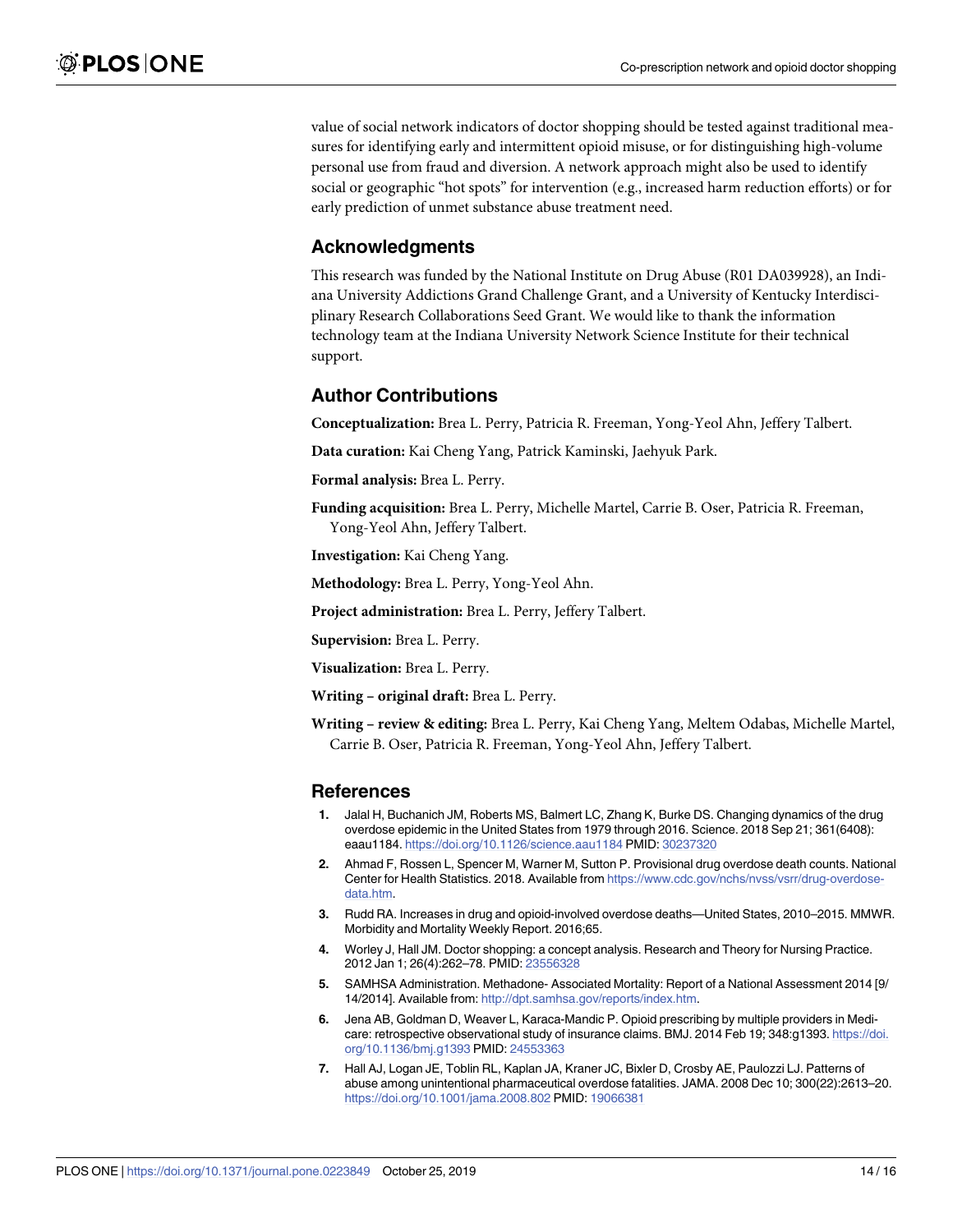- <span id="page-14-0"></span>**[8](#page-1-0).** Martyres RF, Clode D, Burns JM. Seeking drugs or seeking help? Escalating "doctor shopping" by young heroin users before fatal overdose. Medical Journal of Australia. 2004 Mar; 180(5):211–4. PMID: [14984339](http://www.ncbi.nlm.nih.gov/pubmed/14984339)
- **[9](#page-1-0).** Peirce GL, Smith MJ, Abate MA, Halverson J. Doctor and pharmacy shopping for controlled substances. Medical Care. 2012 Jun 1:494–500.
- **[10](#page-1-0).** McCarty D, Priest KC, Korthuis PT. Treatment and prevention of opioid use disorder: challenges and opportunities. Annual Review of Public Health. 2018 Apr 1; 39:525–41. [https://doi.org/10.1146/](https://doi.org/10.1146/annurev-publhealth-040617-013526) [annurev-publhealth-040617-013526](https://doi.org/10.1146/annurev-publhealth-040617-013526) PMID: [29272165](http://www.ncbi.nlm.nih.gov/pubmed/29272165)
- **[11](#page-1-0).** Finley EP, Garcia A, Rosen K, McGeary D, Pugh MJ, Potter JS. Evaluating the impact of prescription drug monitoring program implementation: a scoping review. BMC Health Services Research. 2017 Dec; 17(1):420. <https://doi.org/10.1186/s12913-017-2354-5> PMID: [28633638](http://www.ncbi.nlm.nih.gov/pubmed/28633638)
- **[12](#page-1-0).** Ayres I, Jalal A. The Impact of Prescription Drug Monitoring Programs on US Opioid Prescriptions. The Journal of Law, Medicine & Ethics. 2018 Jun; 46(2):387–403.
- **13.** Pauly NJ, Slavova S, Delcher C, Freeman PR, Talbert J. Features of prescription drug monitoring programs associated with reduced rates of prescription opioid-related poisonings. Drug and Alcohol Dependence. 2018 Mar 1; 184:26–32. <https://doi.org/10.1016/j.drugalcdep.2017.12.002> PMID: [29402676](http://www.ncbi.nlm.nih.gov/pubmed/29402676)
- **14.** Reifler LM, Droz D, Bailey JE, Schnoll SH, Fant R, Dart RC, Bucher Bartelson B. Do prescription monitoring programs impact state trends in opioid abuse/misuse?. Pain Medicine. 2012 Mar 1; 13(3):434– 42. <https://doi.org/10.1111/j.1526-4637.2012.01327.x> PMID: [22299725](http://www.ncbi.nlm.nih.gov/pubmed/22299725)
- **[15](#page-1-0).** Simeone R. Doctor shopping behavior and the diversion of prescription opioids. Substance Abuse: Research and Treatment. 2017 Apr 7; 11:1178221817696077.
- **[16](#page-1-0).** Cepeda MS, Fife D, Yuan Y, Mastrogiovanni G. Distance traveled and frequency of interstate opioid dispensing in opioid shoppers and nonshoppers. The Journal of Pain. 2013 Oct 1; 14(10):1158–61. [https://](https://doi.org/10.1016/j.jpain.2013.04.014) [doi.org/10.1016/j.jpain.2013.04.014](https://doi.org/10.1016/j.jpain.2013.04.014) PMID: [23791042](http://www.ncbi.nlm.nih.gov/pubmed/23791042)
- **[17](#page-1-0).** Wilsey BL, Fishman SM, Gilson AM, Casamalhuapa C, Baxi H, Lin TC, Li CS. An analysis of the number of multiple prescribers for opioids utilizing data from the California Prescription Monitoring Program. Pharmacoepidemiology and Drug Safety. 2011 Dec; 20(12):1262–8. <https://doi.org/10.1002/pds.2129> PMID: [21448897](http://www.ncbi.nlm.nih.gov/pubmed/21448897)
- **[18](#page-1-0).** Ong MS, Olson KL, Cami A, Liu C, Tian F, Selvam N, Mandl KD. Provider patient-sharing networks and multiple-provider prescribing of benzodiazepines. Journal of General Internal Medicine. 2016 Feb 1; 31 (2):164–71. <https://doi.org/10.1007/s11606-015-3470-8> PMID: [26187583](http://www.ncbi.nlm.nih.gov/pubmed/26187583)
- **[19](#page-1-0).** Worley J, Thomas SP. Women who doctor shop for prescription drugs. Western journal of nursing research. 2014 Apr; 36(4):456–74. <https://doi.org/10.1177/0193945913509692> PMID: [24168912](http://www.ncbi.nlm.nih.gov/pubmed/24168912)
- **[20](#page-2-0).** Centers for Disease Control and Prevention. Annual Surveillance Report of Drug-Related Risks and Outcomes—United States, 2017. Surveillance Special Report 1. Centers for Disease Control and Prevention, U.S. Department of Health and Human Services. Published August 31, 2017.
- **[21](#page-2-0).** Dasgupta N, Beletsky L, Ciccarone D. Opioid crisis: no easy fix to its social and economic determinants. American Journal of Public Health. 2018 Feb; 108(2):182–6. [https://doi.org/10.2105/AJPH.2017.](https://doi.org/10.2105/AJPH.2017.304187) [304187](https://doi.org/10.2105/AJPH.2017.304187) PMID: [29267060](http://www.ncbi.nlm.nih.gov/pubmed/29267060)
- **[22](#page-2-0).** Cicero TJ, Ellis MS, Surratt HL, Kurtz SP. The changing face of heroin use in the United States: a retrospective analysis of the past 50 years. JAMA Psychiatry. 2014 Jul 1; 71(7):821–6. [https://doi.org/10.](https://doi.org/10.1001/jamapsychiatry.2014.366) [1001/jamapsychiatry.2014.366](https://doi.org/10.1001/jamapsychiatry.2014.366) PMID: [24871348](http://www.ncbi.nlm.nih.gov/pubmed/24871348)
- **23.** Harp JP, Havens JR. Risk and protective factors for heroin initiation and re-initiation among rural prescription opioid users. Drug and Alcohol Dependence. 2015; 100(146):e135.
- [24](#page-2-0). Keyes KM, Cerdá M, Brady JE, Havens JR, Galea S. Understanding the rural–urban differences in nonmedical prescription opioid use and abuse in the United States. American Journal of Public Health. 2014 Feb; 104(2):e52–9. <https://doi.org/10.2105/AJPH.2013.301709> PMID: [24328642](http://www.ncbi.nlm.nih.gov/pubmed/24328642)
- **[25](#page-2-0).** Williams JA. Appalachia: A history. Univ of North Carolina Press; 2002.
- **[26](#page-2-0).** Appalachian Regional Commission. The Appalachian Region 2018 [01/12/18]. Available from: [https://](https://www.arc.gov/appalachian_region/TheAppalachianRegion.asp) [www.arc.gov/appalachian\\_region/TheAppalachianRegion.asp.](https://www.arc.gov/appalachian_region/TheAppalachianRegion.asp)
- **[27](#page-2-0).** Deng H, Lyu MR, King I. A generalized co-hits algorithm and its application to bipartite graphs. InProceedings of the 15th ACM SIGKDD international conference on Knowledge discovery and data mining 2009 Jun 28 (pp. 239–248). ACM.
- **[28](#page-3-0).** Brin S, Page L. The anatomy of a large-scale hypertextual web search engine. Computer Networks and ISDN Systems. 1998 Apr 1; 30(1–7):107–17.
- **[29](#page-3-0).** Martin T, Zhang X, Newman ME. Localization and centrality in networks. Physical Review E. 2014 Nov 12; 90(5):052808.